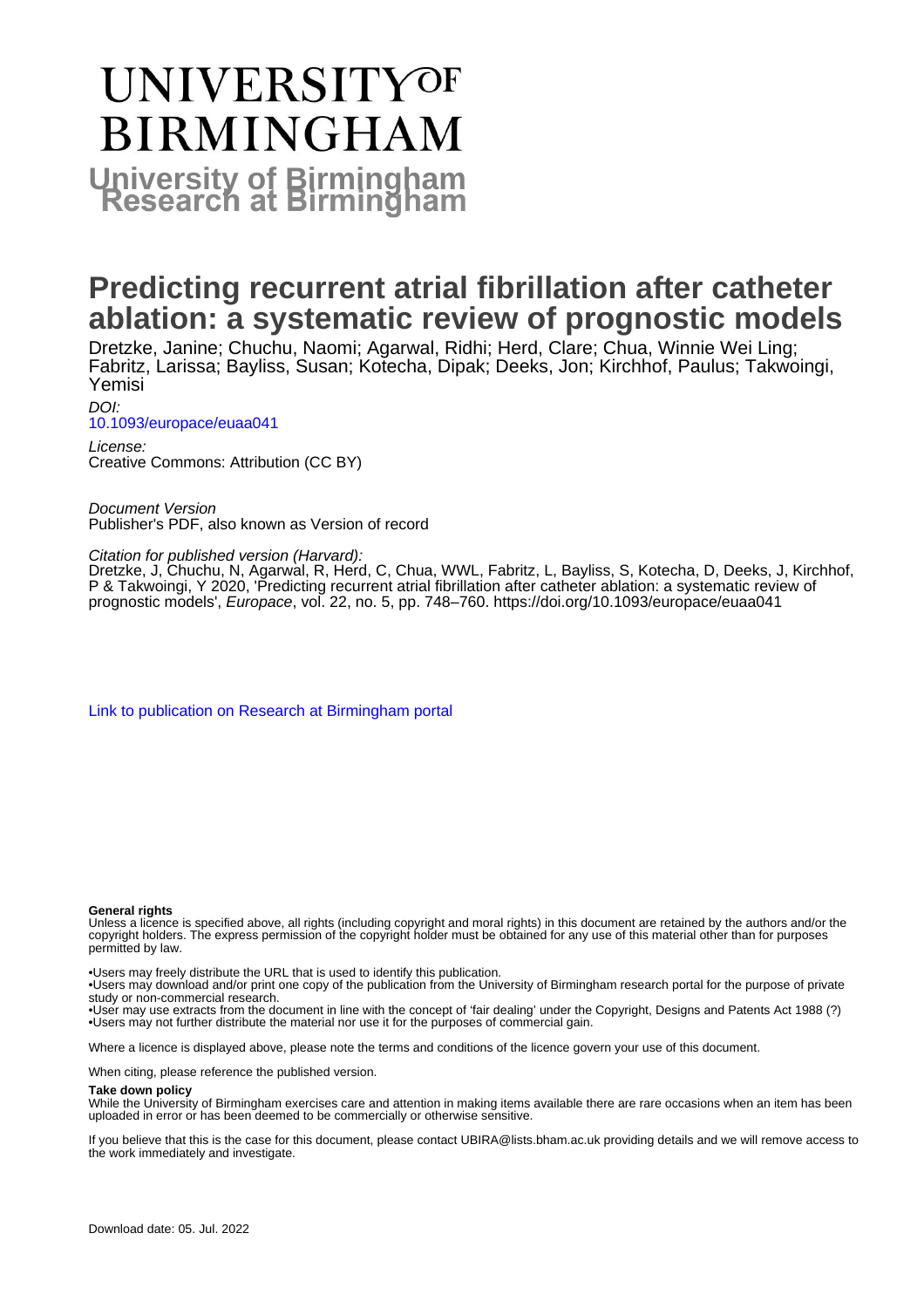<span id="page-1-0"></span>

# Predicting recurrent atrial fibrillation after catheter ablation: a systematic review of prognostic models

# Janine Dretzke @ <sup>1</sup>\*, Naomi Chuchu<sup>1</sup>, Ridhi Agarwal<sup>1</sup>, Clare Herd @ <sup>1</sup>, Winnie Chua <sup>2</sup> , Larissa Fabritz 2,3, Susan Bayliss1 , Dipak Kotecha 2,3, Jonathan J. Deeks1 , Paulus Kirchhof 2,3,4, and Yemisi Takwoingi <sup>1</sup>

Institute of Applied Health Research, University of Birmingham, Birmingham B15 2TT, UK; <sup>2</sup>Institute of Cardiovascular Sciences, University of Birmingham, Birmingham B15 2TT, UK; <sup>3</sup>University Hospitals Birmingham NHS Foundation Trust, Birmingham B15 2GW, UK; and <sup>4</sup>Sandwell and West Birmingham Hospitals NHS Trust, Birmingham B18 7QH, UK

Received 19 December 2019; editorial decision 25 January 2020; accepted 5 February 2020; online publish-ahead-of-print 30 March 2020

| <b>Aims</b>                   | We assessed the performance of modelsf (risk scores) for predicting recurrence of atrial fibrillation (AF) in patients<br>who have undergone catheter ablation.                                                                                                                                                                                                                                                                                                                                                                                                                                                                                                                                                                                                                                                                                                                                                                                                                                                                                                                                                                                               |
|-------------------------------|---------------------------------------------------------------------------------------------------------------------------------------------------------------------------------------------------------------------------------------------------------------------------------------------------------------------------------------------------------------------------------------------------------------------------------------------------------------------------------------------------------------------------------------------------------------------------------------------------------------------------------------------------------------------------------------------------------------------------------------------------------------------------------------------------------------------------------------------------------------------------------------------------------------------------------------------------------------------------------------------------------------------------------------------------------------------------------------------------------------------------------------------------------------|
| <b>Methods and</b><br>results | Systematic searches of bibliographic databases were conducted (November 2018). Studies were eligible for inclu-<br>sion if they reported the development, validation, or impact assessment of a model for predicting AF recurrence af-<br>ter ablation. Model performance (discrimination and calibration) measures were extracted. The Prediction Study<br>Risk of Bias Assessment Tool (PROBAST) was used to assess risk of bias. Meta-analysis was not feasible due to<br>clinical and methodological differences between studies, but c-statistics were presented in forest plots. Thirty-three<br>studies developing or validating 13 models were included; eight studies compared two or more models. Common<br>model variables were left atrial parameters, type of AF, and age. Model discriminatory ability was highly variable<br>and no model had consistently poor or good performance. Most studies did not assess model calibration. The<br>main risk of bias concern was the lack of internal validation which may have resulted in overly optimistic and/or bi-<br>ased model performance estimates. No model impact studies were identified. |
| <b>Conclusion</b>             | Our systematic review suggests that clinical risk prediction of AF after ablation has potential, but there remains a<br>need for robust evaluation of risk factors and development of risk scores.                                                                                                                                                                                                                                                                                                                                                                                                                                                                                                                                                                                                                                                                                                                                                                                                                                                                                                                                                            |
| <b>Keywords</b>               | Atrial fibrillation • Catheter ablation • Recurrence • Prognostic model • Model performance<br>• Systematic review                                                                                                                                                                                                                                                                                                                                                                                                                                                                                                                                                                                                                                                                                                                                                                                                                                                                                                                                                                                                                                            |

# Introduction

Atrial fibrillation (AF) is the most common arrhythmia diagnosed in clinical practice, and worldwide incidence and prevalence is increasing.<sup>1</sup> Atrial fibrillation is predicted to affect between 1.3 and 1.8 million patients in the UK and 18 million people in Europe by  $2060$ <sup>[2,3](#page-12-0)</sup> Drivers for this increase include an ageing population, better survival from conditions such as ischaemic heart disease and increasing multi-morbidity.<sup>4,[5](#page-12-0)</sup> Atrial fibrillation is associated with increased morbidity and mortality, particularly cardiovascular related.<sup>4,[5](#page-12-0)</sup> Currently

available treatments can reduce this, particularly via anticoagulation for stroke prevention, $5$  but many patients remain symptomatic even on optimal rate control therapy. Furthermore, these patients remain at high risk of cardiovascular complications, often manifesting as heart failure or sudden death.<sup>6,[7](#page-12-0)</sup> To mitigate this epidemic of AF-related disease, efforts are underway to improve primary and secondary prevention.<sup>[8,9](#page-12-0)</sup>

Unfortunately, recurrent AF is common: approximately 70% of patients experience recurrence after a cardioversion.<sup>10,11</sup> This proportion can be somewhat reduced with the use of antiarrhythmic

<sup>\*</sup> Corresponding author. Tel: +44 121 4147850; fax: +44 121 4147878. E-mail address: j.dretzke@bham.ac.uk

V<sup>C</sup> The Author(s) 2020. Published by Oxford University Press on behalf of the European Society of Cardiology.

This is an Open Access article distributed under the terms of the Creative Commons Attribution License (http://creativecommons.org/licenses/by/4.0/), which permits unrestricted reuse, distribution, and reproduction in any medium, provided the original work is properly cited.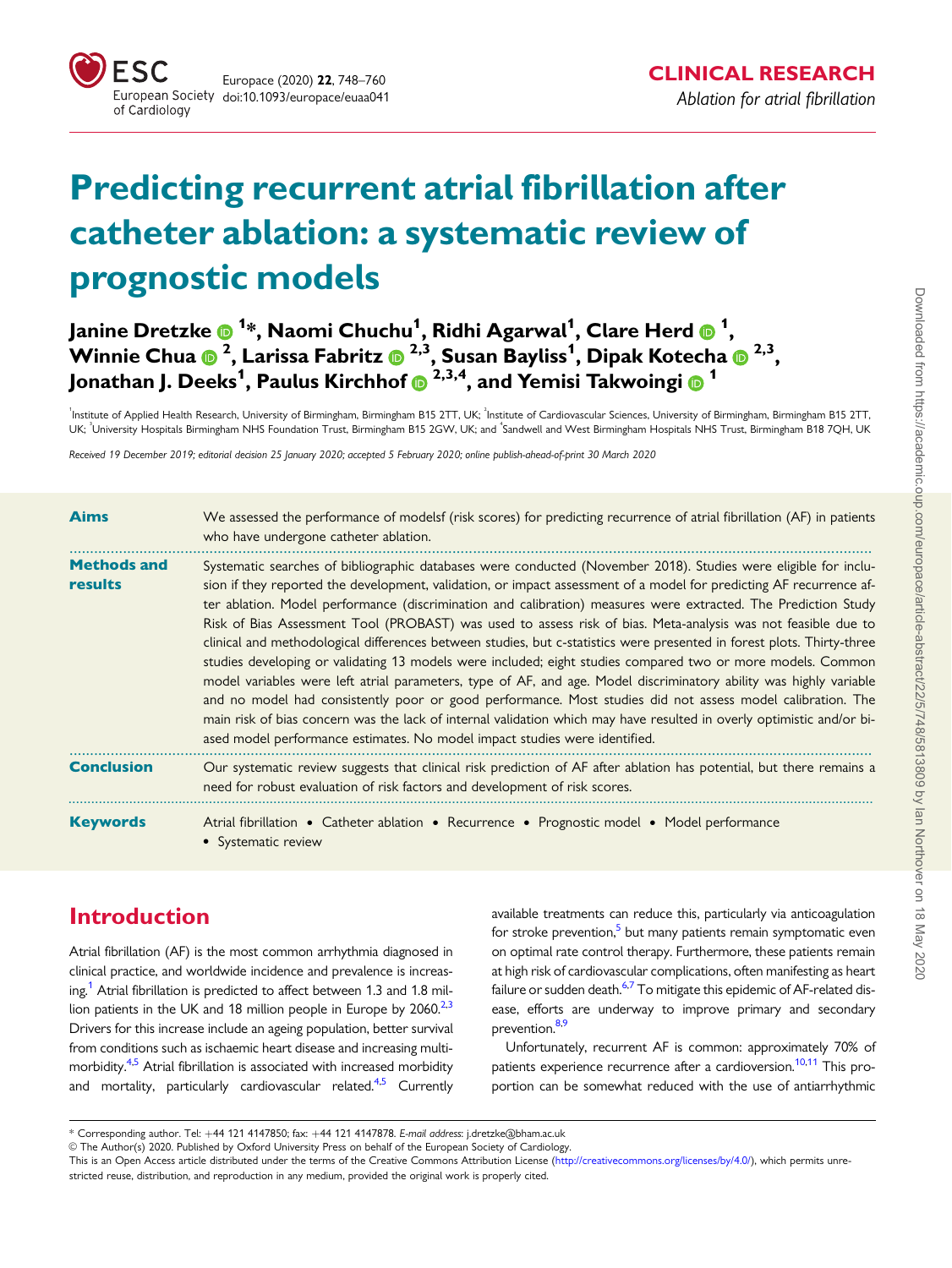- <span id="page-2-0"></span>• Several prognostic models have been developed to predict individual risk of recurrence of atrial fibrillation (AF) after catheter ablation. To the best of our knowledge this is the first comprehensive systematic review of such models to (i) include detailed risk of bias assessment of model development and validation studies and (ii) provide a descriptive summary of measures of model performance in forest plots.
- Model discriminatory ability based on the c-statistic was highly variable; no model had consistently poor or good discriminatory ability. Model calibration (i.e. how well predicted risk agrees with observed risk) was rarely reported. Thus overall assessment of model performance remains incomplete.
- Risks of bias were substantial and included a lack of internal validation in model development studies, flawed variable selection and weighting, low event rates and poor reporting of missing data.
- Robust evaluation of risk factors and development of clinically useful risk scores is still needed.

drugs.<sup>[10](#page-12-0),[11](#page-12-0)</sup> Atrial fibrillation ablation, mainly via pulmonary vein isolation, is an effective and safe intervention to restore and maintain sinus rhythm.<sup>12,13</sup> Recurrence of AF after catheter ablation is estimated to be between 20% and 45%.<sup>14,15</sup> Catheter ablation seems to achieve a better quality of life than antiarrhythmic drug therapy.<sup>[16,17](#page-12-0)</sup> Furthermore, recent data suggest that AF ablation could have a positive effect on left ventricular function in patients with heart failure.<sup>18</sup> These benefits are better sustained in patients who remain free of AF and need to be balanced against the discomfort and complication risk of AF ablation.<sup>[5](#page-12-0)</sup> Hence, there is a growing clinical need to identify patients at risk of developing recurrent AF after AF ablation.

Numerous risk factors are associated with the development of AF, including age, hypertension, diabetes mellitus, and heart failure.<sup>[19,20](#page-12-0)</sup> Less validated risk factors include subclinical hyperthyroidism, obesity, and sleep apnoea syndrome.<sup>19</sup> Risk factors associated with recurrence are less well-established but likely include type of AF (chronic or paroxysmal) and echocardiographic parameters.<sup>[21,22](#page-12-0)</sup>

Prognostic models, which combine several predictors to generate an individualized risk estimate have been developed for AF prediction in different populations. We identified two systematic reviews on prognostic models for predicting recurrent AF after ablation $^{23,24}$ ; these reviews had limited search strategies and did not include formal risk of bias appraisal. We therefore performed a comprehensive systematic review on predicting recurrent AF in patients who underwent AF ablation.

# **Methods**

The systematic review protocol was registered with PROSPERO (CRD42018111649). Full details of methods have been published.<sup>[25](#page-12-0)</sup>

# Study eligibility criteria

#### Study design

Published or unpublished studies reporting (i) prediction model development with internal validation, (ii) prediction model development with external validation, (iii) external model validation with or without model

#### Population

Patients undergoing single or repeat ablation using any method were eligible for inclusion. There were no restrictions on previous treatments.

### **Outcomes**

The clinical outcome of interest was recurrent AF at any time postablation. We excluded models that were developed for predicting a different outcome (e.g. the CHADS<sub>2</sub> score for stroke prediction). Model performance measures of interest were calibration measures (e.g. calibration slope, calibration-in-the-large), which indicate how well the predicted risk compares to the observed risk, and discrimination measures (e.g. c-statistic), which indicate how well the model differentiates between those with and without the outcome.<sup>27</sup> Measures that quantify the added discriminative value of one model over another, such as the net reclassification index (NRI) and/or integrated discrimination index (IDI), were also extracted.

#### Search strategy

Bibliographic databases (MEDLINE, MEDLINE In-Process, Embase, and Cochrane CENTRAL) were searched from inception to November 2018 using combinations of text and index terms relating to AF and models [\(Supplementary material online,](https://academic.oup.com/europace/article-lookup/doi/10.1093/europace/euaa041#supplementary-data) File S1). The 'model' component of the search strategy was informed by a validated search filter.<sup>28</sup> There were no date or language restrictions. Reference lists of relevant articles were checked and subject experts consulted. ClinicalTrials.gov and the WHO International Clinical Trials Registry Platform were searched for ongoing studies and the Conference Proceedings Citation Index for conference abstracts.

#### Study selection

A sample of records was screened by two reviewers to pilot the screening criteria. In a change from the protocol, the remainder of the title and abstract screening was undertaken by one reviewer only (J.D., N.C., or C.H.) to process the large volume of records retrieved ( $n = 16$  023). Records, where eligibility for inclusion was unclear, were discussed by a panel of reviewers (J.D., N.C., Y.T., and C.H.), and disagreements on study eligibility were resolved through discussion. Full texts  $(n = 150)$  were reviewed where a decision could not be made based on title and abstract.

## Data extraction

Data extraction was undertaken by one reviewer (J..D.) using a predefined and piloted data extraction form (Excel 2016). Data items to extract were based on the CHARMS<sup>29</sup> checklist, and included:

- Participants (e.g. proportion with paroxysmal/persistent AF, ablation procedure).
- Study design (e.g. prospective or retrospective cohort, sample size, length of follow-up).
- Outcome measures (e.g. definition and frequency of outcome assessment).
- Model development (e.g. method for selection of predictors, validation method).
- Model performance (e.g. c-statistic, ratio of observed and expected events (E/O)).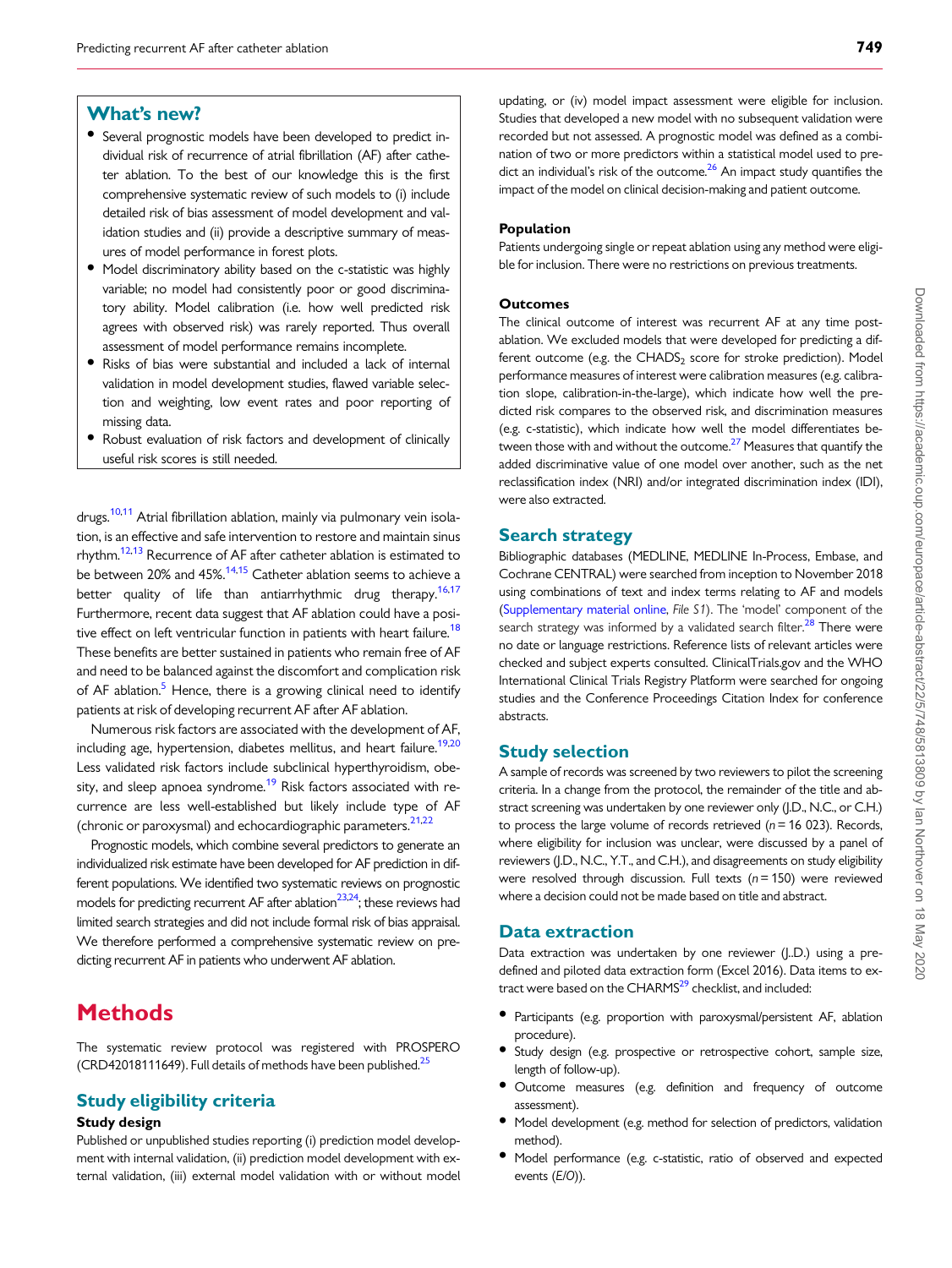#### <span id="page-3-0"></span>Assessment of risk of bias

Risk of bias was assessed using the Prediction Study Risk Of Bias Assessment Tool (PROBAST).<sup>30</sup> This assesses criteria within five domains: participant selection; predictors; outcomes; sample size; and patient flow and analysis [\(Supplementary material online](https://academic.oup.com/europace/article-lookup/doi/10.1093/europace/euaa041#supplementary-data), File S2). Risk of bias assessment was performed by one reviewer (J.D.) and checked by a further two (Y.T. and R.A.).

## **Synthesis**

All studies were narratively described, with key findings tabulated and results presented with confidence intervals (CIs) when reported. Several studies reported the c-statistic. However, quantitative pooling was not possible due to differences in populations (e.g. different approaches to ablation, single vs. repeat ablation), variable electrocardiogram (ECG) monitoring intensity for recurrent  $AF<sub>31</sub><sup>31</sup>$  length of follow-up, possible overlap between patient cohorts, and a lack of uncertainty measures such as CIs. The c-statistics, grouped by type of model or by study, were instead presented in forest plots; this included subgroup analyses. A c-statistic of  $>0.7$  was considered good and  $>0.8$  very good discriminative ability; values  $\leq$  0.7 were considered weak, and  $\leq$  0.5 as very weak.<sup>32</sup> These cut-offs are arbitrary and intended as a rough guide only. Lack of meta-analysis precluded formal exploration of publication bias using funnel plots.

The body of evidence identified was considered in the context of the Grading of Recommendations, Assessment, Development and Evaluations (GRADE) $^{33}$  domains (risk of bias, imprecision, inconsistency, indirectness, and publication bias). As there is no specific guidance on how to apply GRADE to systematic reviews of prognostic models, we did not produce a GRADE summary of findings table or generate a quality score. PRISMA guidelines $34$  were followed for the reporting of the systematic review.

# **Results**

# Search results

Thirty-three studies of 13 models were included (Figure [1](#page-4-0)). Six stud- $ies<sup>35–40</sup>$  $ies<sup>35–40</sup>$  $ies<sup>35–40</sup>$  included two separate cohorts. Studies that developed a model, which was not validated (either in the same or another study) were documented but not analysed ([Supplementary material online,](https://academic.oup.com/europace/article-lookup/doi/10.1093/europace/euaa041#supplementary-data) File S3). One study (Kosiuk et  $al.^{41}$  $al.^{41}$  $al.^{41}$ ) developed and externally validated a score (DR-FLASH) primarily to predict low-voltage areas rather than AF; this study was not included but findings have been presented in [Supplementary material online,](https://academic.oup.com/europace/article-lookup/doi/10.1093/europace/euaa041#supplementary-data) File S4.

## Study characteristics

Twelve studies<sup>[37](#page-12-0)–[40,42](#page-12-0)[–49](#page-13-0)</sup> described the development (or modification) of a model, and 28 studies $35-40,44,46,47,50-68$  $35-40,44,46,47,50-68$  $35-40,44,46,47,50-68$  (including 31 patient cohorts) undertook external model validation. Seven<sup>37-40,44,46,47</sup> of these studies undertook both model development and external validation. Twenty-five studies reported a single relevant model, and eight studies<sup>[36,37,44,46,](#page-12-0)[55](#page-13-0),[64,66,67](#page-13-0)</sup> evaluated two or more. No model impact studies were identified. Most studies were retrospective analyses of consecutive patients; detailed study characteristics are provided in [Supplementary material online,](https://academic.oup.com/europace/article-lookup/doi/10.1093/europace/euaa041#supplementary-data) File S5.

#### Variables included in models

Twenty-five variables were included across 13 models (Table [1](#page-5-0)). Models included between three and six variables. The most common

variables were left atrial parameters (nine models), type of AF (eight models), age (seven models), sex (four models), and estimated glomerular filtration rate (eGFR, four models).

# Risk of bias

#### Population, predictors, and outcomes

There was poor reporting of whether AF recurrence was determined without knowledge of predictor information (97% of study cohorts; Figure [2](#page-7-0)). Only one study<sup>[46](#page-12-0)</sup> specifically noted that treating physicians were not blinded to one of the variables [brain natriuretic peptide (BNP) status] which may have influenced frequency or intensity of screening. Studies did not always report how AF recurrence was assessed (28% of study cohorts), whether a standard outcome definition was used (18%) or whether predictors were assessed without knowledge of outcome information (26%). An assumption was made that single-centre studies would have a consistent approach to defining and assessing predictors, although this may not always be the case (e.g. for left atrial parameters). Studies used a combination of ECG and Holter monitoring for assessing recurrence, with around 60% of studies reporting that additional investigations were scheduled if patients reported symptoms. There was variation both within and between studies in intensity of monitoring which can influence outcome detection (e.g. monitoring between two and four times in the first year). Only one study $44$  reported the proportion of patients who received Holter monitoring. Three studies<sup>56,60,67</sup> had a propor-tion of patients with implantable recorders and one<sup>[40](#page-12-0)</sup> a proportion of patients with pacemaker data. Follow-up time was variable (6 months to >5 years, [Supplementary material online,](https://academic.oup.com/europace/article-lookup/doi/10.1093/europace/euaa041#supplementary-data) File S5).

#### Analysis—model development studies

Model development was subject to substantial risk of bias and/or poor reporting (Figure [2](#page-7-0); [Supplementary material online](https://academic.oup.com/europace/article-lookup/doi/10.1093/europace/euaa041#supplementary-data), File S2). Three stud-ies (25%)<sup>[40,42,47](#page-12-0)</sup> had an adequate (>10) number of events per candidate variable, and three studies $38,40,46$  used appropriate methods for selecting predictors (i.e. based on multivariable modelling). One study  $46$ stated that a variable cut-off was chosen on the basis of prior research; the remaining studies appeared to dichotomize at least one variable based on study data. Two studies $47,49$  $47,49$  (17%) appeared to appropriately assign predictor weights based on regression coefficients; the remaining studies (83%) gave no information or used an incorrect method (such as simply assigning one point per variable). Time-to-event analysis (Cox model) was appropriately used in six (50%) studies.  $37,40,42,43,47,48$  $37,40,42,43,47,48$ Eleven (92%) studies did not perform internal validation and thus failed to account for model overfitting and optimism in model performance; one study $47$  used a split sample approach which is not thought to be an adequate method. Five studies $43-46,50$  $43-46,50$  (42%) modified existing scores, e.g. by adding another variable, or changing a variable cut-off, but did not consider these as new models or perform internal validation. No analyses were performed of the added value of a modified model compared with the previous one.

#### Analysis—model evaluation studies

Twenty-eight studies (31 cohorts) externally validated a previously developed model. Fifteen cohorts (50%) had sample sizes with event rates of 100 or over, whilst 16 had smaller sample sizes and event rates (<100). Most cohorts (90%) appeared to evaluate models using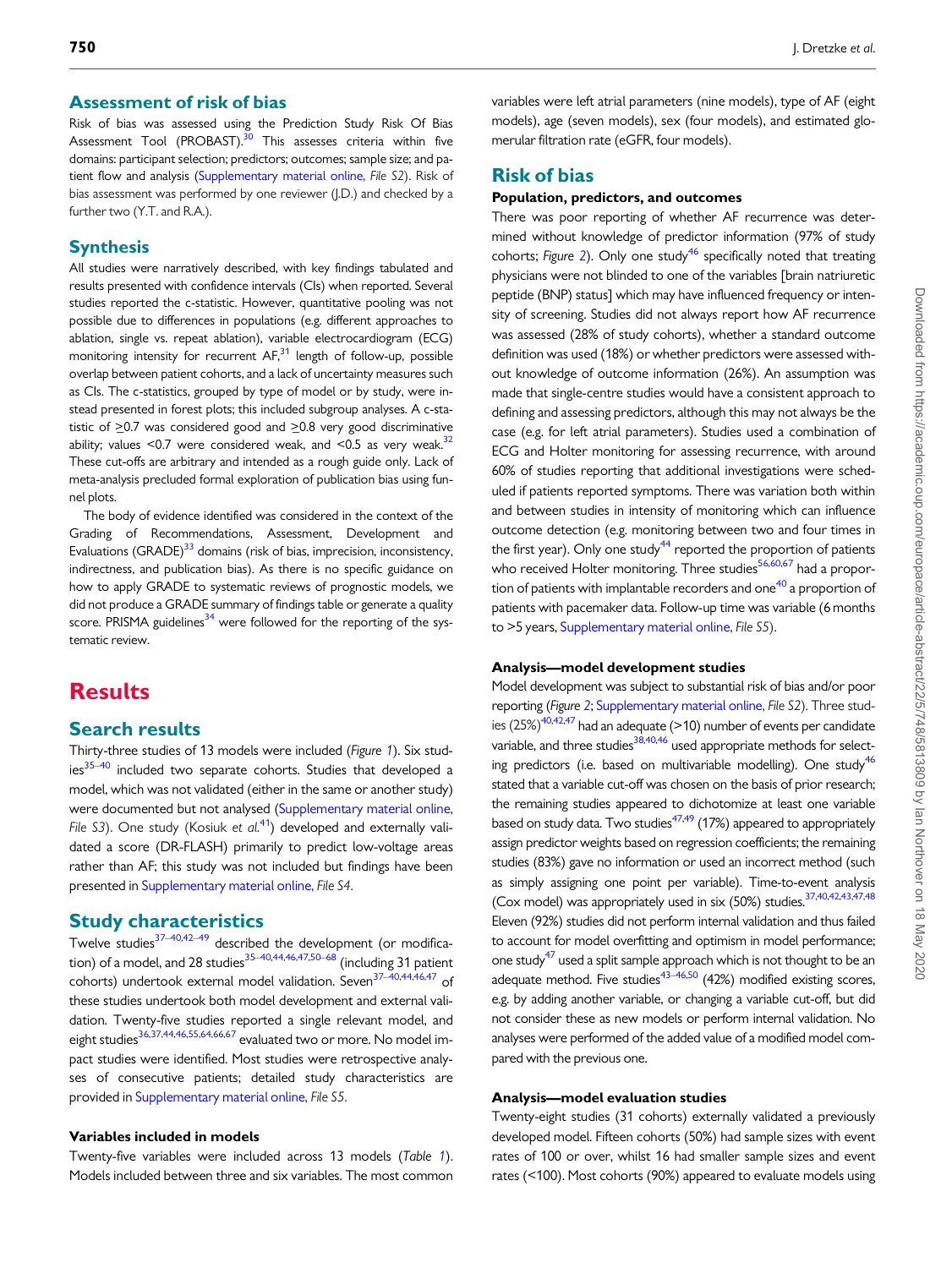<span id="page-4-0"></span>

the same variable cut-offs as specified in the model development study. An exception were studies relating to  $ALARMEc<sup>50,51</sup>$  where variable cut-offs were changed.

#### Analysis—all studies

For most analyses (70%), there was insufficient information on data completeness. Most studies were based on retrospective analyses and eligibility criteria sometimes related to availability of model variable data and/or a minimum follow-up time but this was not always made explicit. Around 60% of analyses presented a measure of model discrimination (c-statistic). Only two studies<sup>44,47</sup> additionally considered model calibration. Neither discrimination nor calibration measures were reported in 30% of analyses.

#### Model performance ALARMEc

Five studies were identified. Berkowitsch et  $al^{42}$  $al^{42}$  $al^{42}$  developed a risk score [variables: type of AF, metabolic syndrome, eGFR, and normalized left atrial area (NLA)], and applied this to patients undergoing first ablation ([Supplementary material online,](https://academic.oup.com/europace/article-lookup/doi/10.1093/europace/euaa041#supplementary-data) File S5). Subsequent studies added a further variable (cardiomyopathy) $43$  and externally validated the  $score^{43,50,51,67}$  $score^{43,50,51,67}$  $score^{43,50,51,67}$  $score^{43,50,51,67}$  in first and/or repeat ablation

populations. There was inconsistency in terms of variable cut-off for NLA. Recurrence rates after a first procedure varied between 27% and 47% [\(Supplementary material online](https://academic.oup.com/europace/article-lookup/doi/10.1093/europace/euaa041#supplementary-data), File S6). Four studies found that recurrence increased with increasing risk scores. Two studies reported a c-statistic of 0.66 (95% CI 0.58–0.73)<sup>43</sup> and 0.49 (95% CI 0.42–0.56), $^{67}$  respectively (Figure [3](#page-8-0)). There was little difference in cstatistic for paroxysmal or persistent AF sub-groups.

#### APPLE

Ten studies<sup>35–37,[44](#page-12-0)[,52–55,66,67](#page-13-0)</sup> evaluated the APPLE score [variables: age, type of AF, eGFR, left atrial diameter (LAD), and left ventricular ejection fraction] in first and/or repeat ablation populations [\(Supplementary material online,](https://academic.oup.com/europace/article-lookup/doi/10.1093/europace/euaa041#supplementary-data) File S5). A model development study for this risk score was not identified. One study $37$  was specifically interested in very late prediction of recurrence (>12 months). One study (Jud et al.<sup>[44](#page-12-0)</sup>) developed a new risk score by adding a variable (previous ablation) to the APPLE score; this new score (SUCCESS) was not internally validated and there was no attempt to quantify the added value of this score compared with APPLE.

Recurrence rates ranged from 16% to 64%. Eight studies reported c-statistics ranging from 0.46 to 0.74 (Figure [3](#page-8-0)) indicating very poor to good discriminative ability. The poorest discriminative ability was in a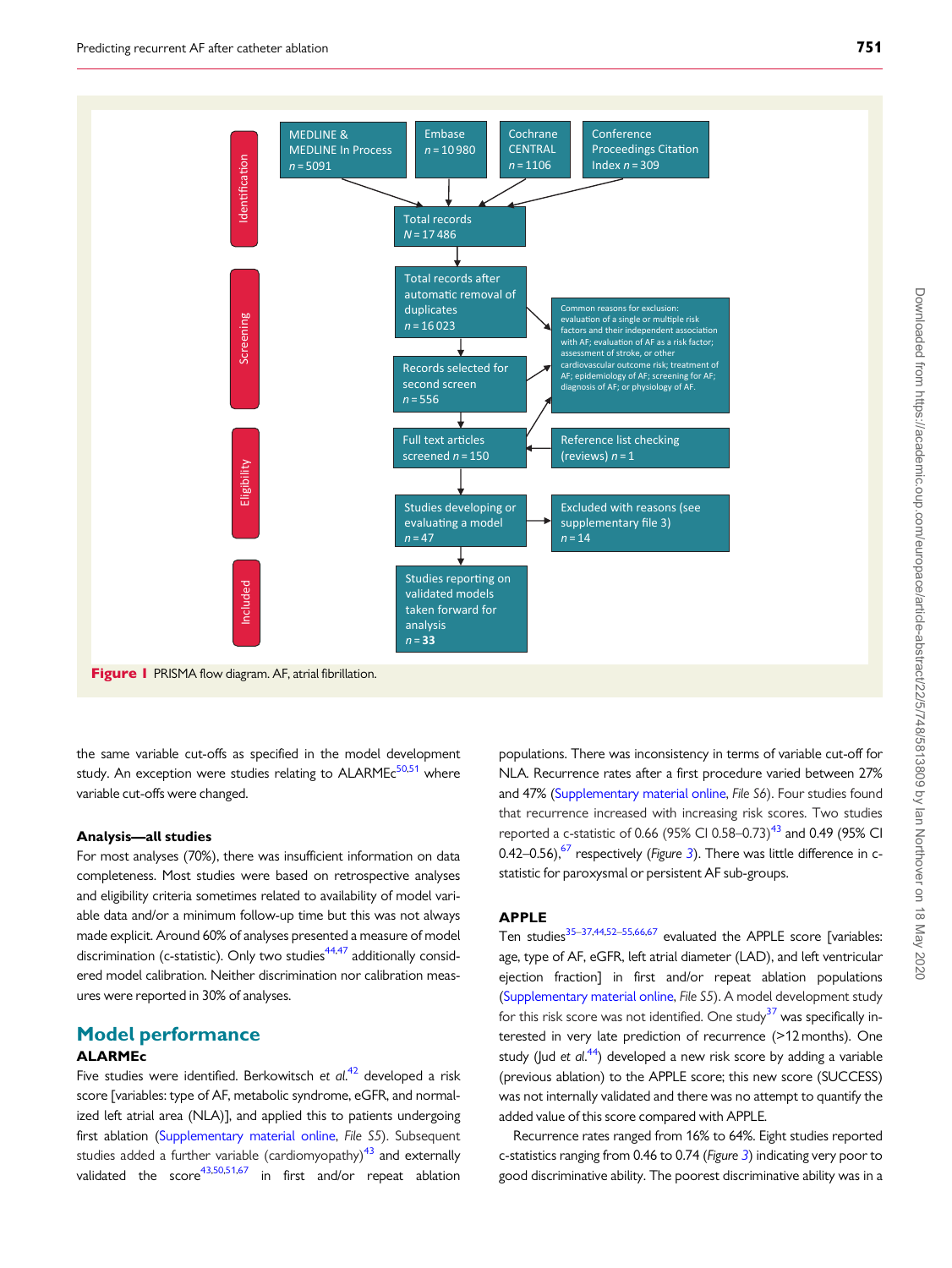

<span id="page-5-0"></span>

| Variables                | <b>Berkowitsch</b><br>Risk score<br>2012 | <b>ALARMEC</b> | APPLE | <b>SUCCESS</b> | <b>ATLAS</b> | BASE-AF <sub>2</sub> | CAAP-AF | HATCH | HATCH +<br>OSA | <b>B-HATCH</b> | <b>MB-LATER</b> | FER2CI | Jarman 2012<br>Risk score |
|--------------------------|------------------------------------------|----------------|-------|----------------|--------------|----------------------|---------|-------|----------------|----------------|-----------------|--------|---------------------------|
| Age<br>$rac{8}{2}$       |                                          |                |       |                |              |                      |         |       |                |                |                 |        |                           |
| Type of AF               |                                          |                |       |                |              |                      |         |       |                |                |                 |        |                           |
| Duration of per-         |                                          |                |       |                |              |                      |         |       |                |                |                 |        |                           |
| sistent AF               |                                          |                |       |                |              |                      |         |       |                |                |                 |        |                           |
| Previous                 |                                          |                |       |                |              |                      |         |       |                |                |                 |        |                           |
| ablations                |                                          |                |       |                |              |                      |         |       |                |                |                 |        |                           |
| MetS                     |                                          |                |       |                |              |                      |         |       |                |                |                 |        |                           |
| eGR                      |                                          |                |       |                |              |                      |         |       |                |                |                 |        |                           |
| -eft atrial              |                                          |                |       |                |              |                      |         |       |                |                |                 |        |                           |
| parameters               |                                          |                |       |                |              |                      |         |       |                |                |                 |        |                           |
| 1in coupling in-         |                                          |                |       |                |              |                      |         |       |                |                |                 |        |                           |
| terval of APC            |                                          |                |       |                |              |                      |         |       |                |                |                 |        |                           |
| Cardiomyopathy           |                                          |                |       |                |              |                      |         |       |                |                |                 |        |                           |
| Heart failure            |                                          |                |       |                |              |                      |         |       |                |                |                 |        |                           |
| УËF                      |                                          |                |       |                |              |                      |         |       |                |                |                 |        |                           |
| $\overline{B}$           |                                          |                |       |                |              |                      |         |       |                |                |                 |        |                           |
| Current smoking          |                                          |                |       |                |              |                      |         |       |                |                |                 |        |                           |
| AF history               |                                          |                |       |                |              |                      |         |       |                |                |                 |        |                           |
| Early recurrence         |                                          |                |       |                |              |                      |         |       |                |                |                 |        |                           |
| CAD                      |                                          |                |       |                |              |                      |         |       |                |                |                 |        |                           |
| Antiarrhythmics          |                                          |                |       |                |              |                      |         |       |                |                |                 |        |                           |
| failed                   |                                          |                |       |                |              |                      |         |       |                |                |                 |        |                           |
| <b>Hypertension</b>      |                                          |                |       |                |              |                      |         |       |                |                |                 |        |                           |
| OSA                      |                                          |                |       |                |              |                      |         |       |                |                |                 |        |                           |
| COPD                     |                                          |                |       |                |              |                      |         |       |                |                |                 |        |                           |
|                          |                                          |                |       |                |              |                      |         |       |                |                |                 |        |                           |
| Stroke or TIA<br>BNP     |                                          |                |       |                |              |                      |         |       |                |                |                 |        |                           |
| Bundle branch            |                                          |                |       |                |              |                      |         |       |                |                |                 |        |                           |
| block                    |                                          |                |       |                |              |                      |         |       |                |                |                 |        |                           |
| Presence of se-          |                                          |                |       |                |              |                      |         |       |                |                |                 |        |                           |
| vere                     |                                          |                |       |                |              |                      |         |       |                |                |                 |        |                           |
| comorbidity <sup>a</sup> |                                          |                |       |                |              |                      |         |       |                |                |                 |        |                           |
|                          |                                          |                |       |                |              |                      |         |       |                |                |                 |        | Continued                 |

.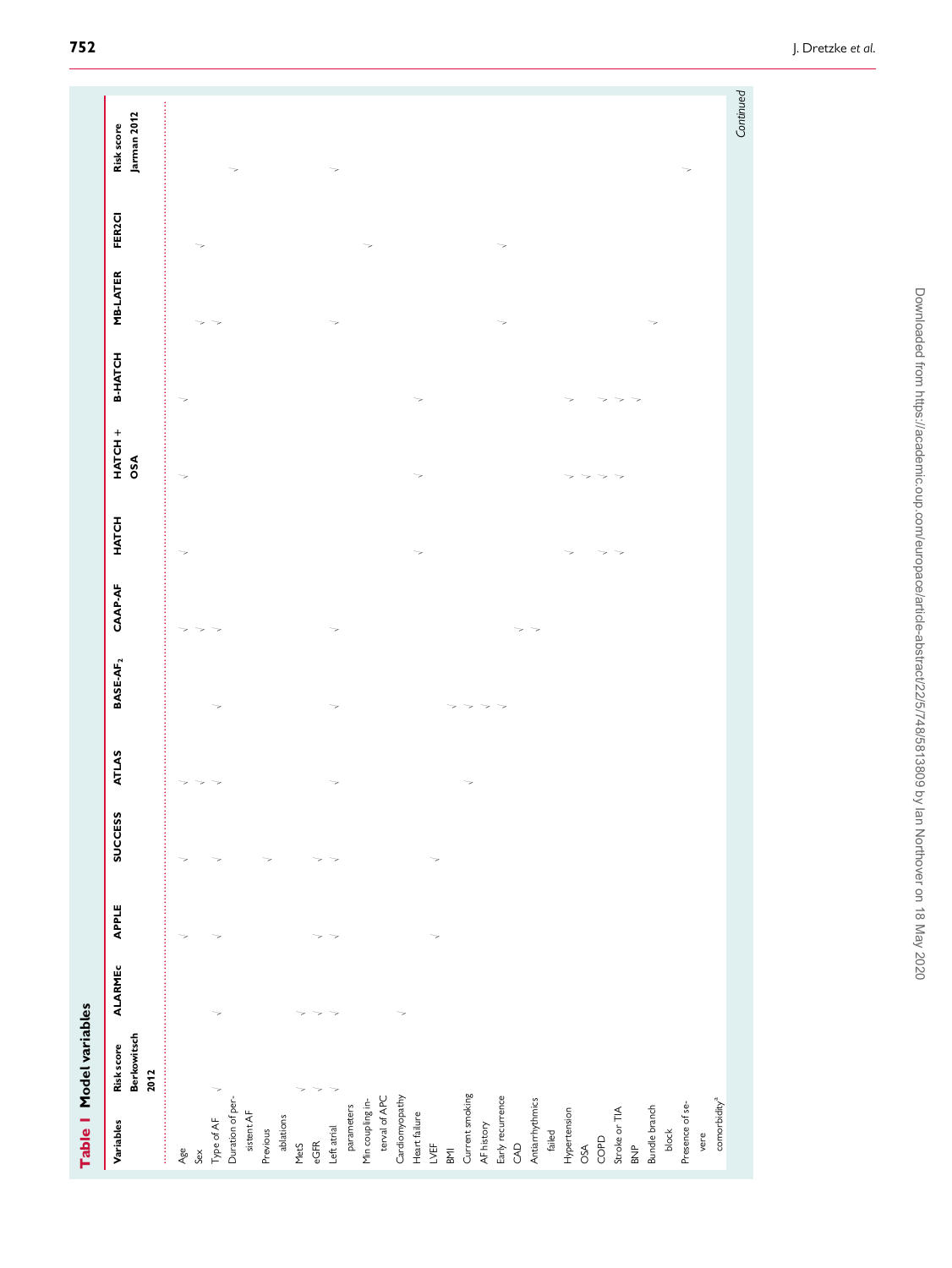| Predicting recurrent AF after catheter ablation |                                             | 753                    |
|-------------------------------------------------|---------------------------------------------|------------------------|
|                                                 | S.<br>$\circ$<br>$\sim$<br>L<br>$\sim$<br>薀 | ਨੋ<br>ದ<br>₽<br>ā<br>≂ |

Table 1 Continued

Table I Continued

| <b>Berkowitsch</b><br>Risk score<br>2012<br>Variables |                         | <b>ALARMEc</b>                                 | APPLE                                                                                | <b>SUCCESS</b>                         | <b>ATLAS</b>                                                                          | BASE-AF,                                              | CAAP-AF                                | HOLT           | + HOLAT<br><b>OSA</b>                         | <b>B-HATCH</b>                                                                                                                                                                                                                                                                                                                                                                                                                                                                                                                                                                                                                                                                                                                                                                                                                         | <b>MB-LATER</b>        | FER <sub>2</sub> CI | Jarman 2012<br>Risk score |
|-------------------------------------------------------|-------------------------|------------------------------------------------|--------------------------------------------------------------------------------------|----------------------------------------|---------------------------------------------------------------------------------------|-------------------------------------------------------|----------------------------------------|----------------|-----------------------------------------------|----------------------------------------------------------------------------------------------------------------------------------------------------------------------------------------------------------------------------------------------------------------------------------------------------------------------------------------------------------------------------------------------------------------------------------------------------------------------------------------------------------------------------------------------------------------------------------------------------------------------------------------------------------------------------------------------------------------------------------------------------------------------------------------------------------------------------------------|------------------------|---------------------|---------------------------|
|                                                       |                         |                                                | Point range and Point range: 0-4; Point range: 0-5; Point range: 0-5; Point range as |                                        | Possible points: Point range: 0-6; Point range: 0-13; Point range: 0-7; No details on |                                                       |                                        |                |                                               | $\label{prop:main} The two noncommutant is the noncommutant is the noncommutant is the noncommutant is the noncommutant is the noncommutant is the noncommutant is the noncommutant is the noncommutant is the noncommutant is the noncommutant is the noncommutant is the noncommutant is the noncommutant is the noncommutant is the noncommutant is the noncommutant is the noncommutant is the noncommutant is the noncommutant is the noncommutant is the noncommutant is the noncommutant is the noncommutant is the noncommutant is the noncommutant is the noncommutant is the noncommutant is the noncommutant is the noncommutant is the noncommutant is the noncommutant is the noncommutant is the noncommutant is the noncommutant is the non$<br>Point range: 0-10; Point range: 0-6; Point range: 0-4; Point range: 0-7 |                        |                     |                           |
| cut-offs;1                                            | $\sqrt{non-PAF}, \sqrt$ | $\sqrt{\text{non-PAF}}$ ; $\sqrt{\frac{1}{2}}$ |                                                                                      | $\sqrt{5}$ years; $\sqrt{$ APPLE score |                                                                                       | 15+; 1 for age $\sqrt{\text{non-PAF}}$ , 1 for <50, 2 |                                        |                | $\sqrt{>75}$ years; 2 point range; $\sqrt{ }$ | $\sqrt{5}$ years; 2 1 for PAF and 1 point for fe- $\sqrt{4}$ duration of                                                                                                                                                                                                                                                                                                                                                                                                                                                                                                                                                                                                                                                                                                                                                               |                        |                     |                           |
| point for each <a></a> 68 mL/min                      |                         | $568$ mL/min                                   | $PAF$ ; $\sqrt{60}$                                                                  | + additional                           |                                                                                       | $(>60); 4$ for fe LAD $>40$ mm;                       | for 50 to $< 60$ ,                     | for stroke and | $>75$ years; 2                                | for stroke and 2 for long-                                                                                                                                                                                                                                                                                                                                                                                                                                                                                                                                                                                                                                                                                                                                                                                                             |                        | male; 2 for         | continuous                |
| variable un-                                          | $e$ GFR; $\sqrt{NLA}$   | eGFR; / NLA                                    | mL/min eGFR;                                                                         | point for each                         | male gender; 7                                                                        | √ >28 kg/m <sup>2</sup>                               | $3$ for 60 to                          | heart failure  | for stroke and                                | heart failure; 3                                                                                                                                                                                                                                                                                                                                                                                                                                                                                                                                                                                                                                                                                                                                                                                                                       | standing AF; $\sqrt{}$ | early recur-        | AF >1 year (1             |
| >11.5<br>less otherwise                               |                         | $>11.5$ or                                     | $\angle$ LAD $\geq$ 43                                                               | previous                               | for current                                                                           | BMI: $\sqrt{>6}$ years                                | $<$ 70, and 4 for                      |                | heart failure                                 | points for BNP                                                                                                                                                                                                                                                                                                                                                                                                                                                                                                                                                                                                                                                                                                                                                                                                                         | male; / LAD            | rence of AF; 1      | point); / LAD             |
| stated                                                |                         | >10.25                                         | mm; $\sqrt{50\%}$                                                                    | ablation                               | smoker; 2 for                                                                         | $\overline{4}$                                        | $\geq$ 70; $\sqrt{\ }$ female;         |                |                                               | $\geq$ 100 pg/dL                                                                                                                                                                                                                                                                                                                                                                                                                                                                                                                                                                                                                                                                                                                                                                                                                       | $\geq 47$ mm           | for coupling in-    | $40 - 45$ mm (1           |
|                                                       |                         | depending on                                   | LVEF                                                                                 |                                        | non-PAF; 1 for                                                                        |                                                       | 2 for persistent                       |                |                                               |                                                                                                                                                                                                                                                                                                                                                                                                                                                                                                                                                                                                                                                                                                                                                                                                                                        |                        | terval <49%         | point), 46-50             |
|                                                       |                         | study                                          |                                                                                      |                                        | each 10 mL/m <sup>2</sup>                                                             |                                                       | or long-stand-                         |                |                                               |                                                                                                                                                                                                                                                                                                                                                                                                                                                                                                                                                                                                                                                                                                                                                                                                                                        |                        |                     | mm(2)                     |
|                                                       |                         |                                                |                                                                                      |                                        | LAV indexed                                                                           |                                                       | ing AF; 0 for                          |                |                                               |                                                                                                                                                                                                                                                                                                                                                                                                                                                                                                                                                                                                                                                                                                                                                                                                                                        |                        |                     | points), >50              |
|                                                       |                         |                                                |                                                                                      |                                        | for body sur-                                                                         |                                                       | LAD <4; 1 for                          |                |                                               |                                                                                                                                                                                                                                                                                                                                                                                                                                                                                                                                                                                                                                                                                                                                                                                                                                        |                        |                     | $(3$ points); $\sqrt{ }$  |
|                                                       |                         |                                                |                                                                                      |                                        | face area                                                                             |                                                       | 4 to $<$ 4.5; 2 for                    |                |                                               |                                                                                                                                                                                                                                                                                                                                                                                                                                                                                                                                                                                                                                                                                                                                                                                                                                        |                        |                     | any severe                |
|                                                       |                         |                                                |                                                                                      |                                        |                                                                                       |                                                       | 4.5 to $\leq$ 5; 3 for                 |                |                                               |                                                                                                                                                                                                                                                                                                                                                                                                                                                                                                                                                                                                                                                                                                                                                                                                                                        |                        |                     | comorbidity <sup>a</sup>  |
|                                                       |                         |                                                |                                                                                      |                                        |                                                                                       |                                                       | $5$ to $\leq$ 5.5; and                 |                |                                               |                                                                                                                                                                                                                                                                                                                                                                                                                                                                                                                                                                                                                                                                                                                                                                                                                                        |                        |                     | 3 points                  |
|                                                       |                         |                                                |                                                                                      |                                        |                                                                                       |                                                       | 4 for $\geq$ 5.5 cm;                   |                |                                               |                                                                                                                                                                                                                                                                                                                                                                                                                                                                                                                                                                                                                                                                                                                                                                                                                                        |                        |                     |                           |
|                                                       |                         |                                                |                                                                                      |                                        |                                                                                       |                                                       | 0 for none, 1                          |                |                                               |                                                                                                                                                                                                                                                                                                                                                                                                                                                                                                                                                                                                                                                                                                                                                                                                                                        |                        |                     |                           |
|                                                       |                         |                                                |                                                                                      |                                        |                                                                                       |                                                       | for 1 or 2, $2$                        |                |                                               |                                                                                                                                                                                                                                                                                                                                                                                                                                                                                                                                                                                                                                                                                                                                                                                                                                        |                        |                     |                           |
|                                                       |                         |                                                |                                                                                      |                                        |                                                                                       |                                                       | for $>2$ ( $\triangle$ AD <sub>s</sub> |                |                                               |                                                                                                                                                                                                                                                                                                                                                                                                                                                                                                                                                                                                                                                                                                                                                                                                                                        |                        |                     |                           |
|                                                       |                         |                                                |                                                                                      |                                        |                                                                                       |                                                       | failed)                                |                |                                               |                                                                                                                                                                                                                                                                                                                                                                                                                                                                                                                                                                                                                                                                                                                                                                                                                                        |                        |                     |                           |

, variable included in model; AADs, antiarrhythmic drugs; AF, atrial fibrillation; APC, atrial premature contraction; BMI, body mass index; BNP, brain natriuretic peptide; CAD, coronary artery disease; COPD, chronic obstru variable included in model; AADs, antiarrhythmic drugs; AF, atrial fibrillation; APC, atrial premature contraction; BMI, body mass index; BNP, brain natriuretic peptide; CAD, coronary artery disease; COPD, chronic obstruct disease; eGFR, estimated glomerular filtration rate; LAD, left arial diameter; LYEF, left ventricular ejection fraction; MetS, metabolic syndrome; NLA, normalized left atrial area; OSA, obstructive sleep apnoea; PAF, parox tion; TIA, transient ischaemic attack.

Severe comorbidity defined as severe mitral regurgitation, moderate mitral stenosis, mitral valve replacement, hypertrophic cardiomyopathy, or structural congenital heart disease.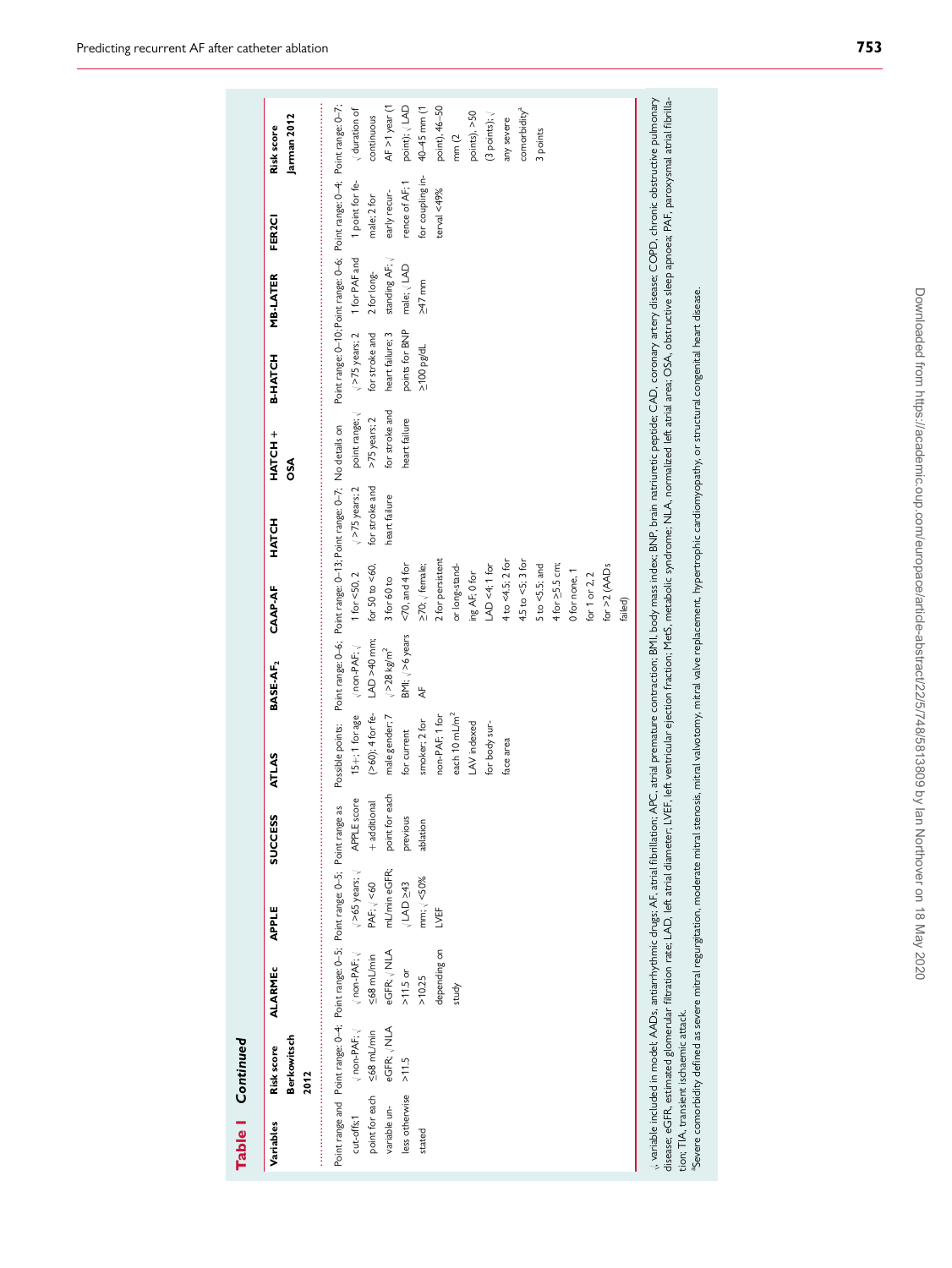<span id="page-7-0"></span>

Figure 2 Risk of bias summary. Chart shows percentage of study cohorts meeting/not meeting criteria: AS, all studies (39 study cohorts); EV, external validation studies (31 study cohorts); MD, model development studies (12 study cohorts); N, no; NI, no or insufficient information; PN, probably no; PY, probably yes; Y, yes. There are more evaluations than studies, as some studies included more than one cohort and/or analysis; the criterion 'participants with missing data handled appropriately' is only applicable where there was missing data.

subgroup of patients with persistent AF.<sup>67</sup> There was little difference in c-statistic between a repeat ablation subgroup and the total population, $52$  a paroxysmal AF subgroup and total population<sup>67</sup> or between the APPLE score and the modified APPLE (SUCCESS) score.<sup>[44](#page-12-0)</sup>

One study (Jud et al.<sup>[44](#page-12-0)</sup>) reported a calibration measure and found no statistically significant difference between observed and expected events based on the Hosmer–Lemeshow test. This test has limited statistical power and is difficult to interpret as there is no indication of direction or magnitude of miscalibration.<sup>[69](#page-13-0)</sup> Other measures reported were proportions of recurrence for different scores and odds ratios [\(Supplementary material online](https://academic.oup.com/europace/article-lookup/doi/10.1093/europace/euaa041#supplementary-data), File S6).

## ATLAS

One study (Mesquita et al.<sup>47</sup>) developed and validated this score in patients undergoing first ablation [variables: age, sex, type of AF, current smoking, and indexed left atrial volume]. The recurrence rate was 27%. The c-statistic was 0.75 in both the development and validation cohorts. The calibration-in-the-large-statistic was 0.077  $(P = 0.272)$  and the calibration slope 0.93 indicating that observed events were only slightly higher than predicted.

## BASE-AF<sub>2</sub>

This score was developed by Canpolat et al.<sup>[48](#page-13-0)</sup> and validated in a fur-ther three studies.<sup>37[,66,67](#page-13-0)</sup> Included variables were type of AF, LAD, body mass index, current smoking, AF history, and early recurrence. Two studies<sup>[37](#page-12-0)[,67](#page-13-0)</sup> had mixed populations in terms of single and repeat ablation. Recurrence rates varied between 15% and 27%. Studies reported c-statistics ranging from 0.61 to 0.94 (Figure [3](#page-8-0)). Sub-group analysis in Bavishi et al.<sup>[67](#page-13-0)</sup> indicated slightly poorer discriminative ability in a persistent AF population [c-statistic 0.61 (95% CI 0.52– 0.69)] compared with a paroxysmal AF population [c-statistic 0.69 (95% CI 0.59–0.78)]. A sensitivity of 80% and specificity of 91.6% (CI NR) were reported in the development study $48$  (threshold BASE- $AF_2 \geq 3$ ).

# CAAP-AF

The score was developed and externally validated by Winkle et al.,<sup>[40](#page-12-0)</sup> and validated in a further three studies.<sup>56,64,[66](#page-13-0)</sup> Included variables were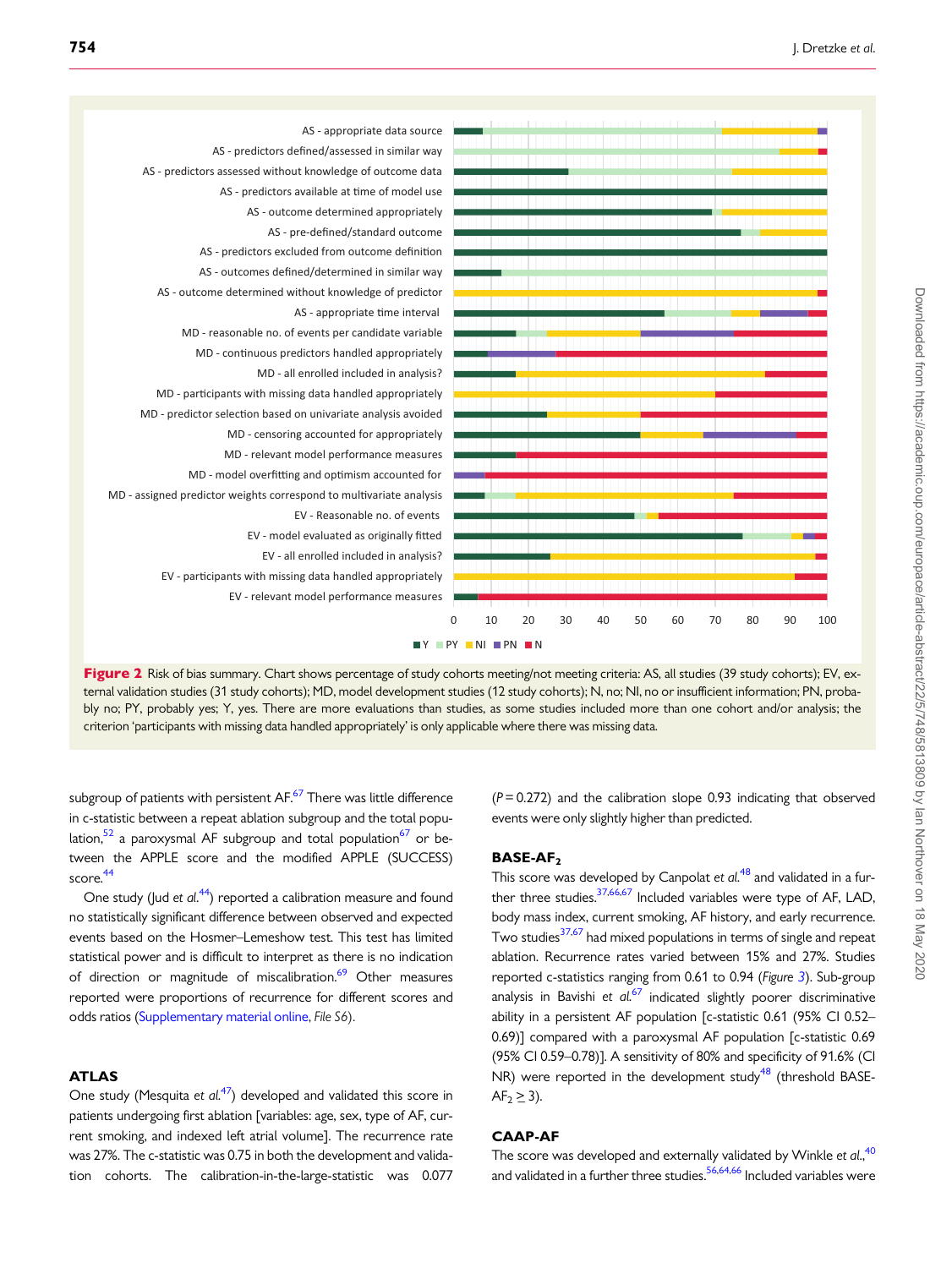<span id="page-8-0"></span>

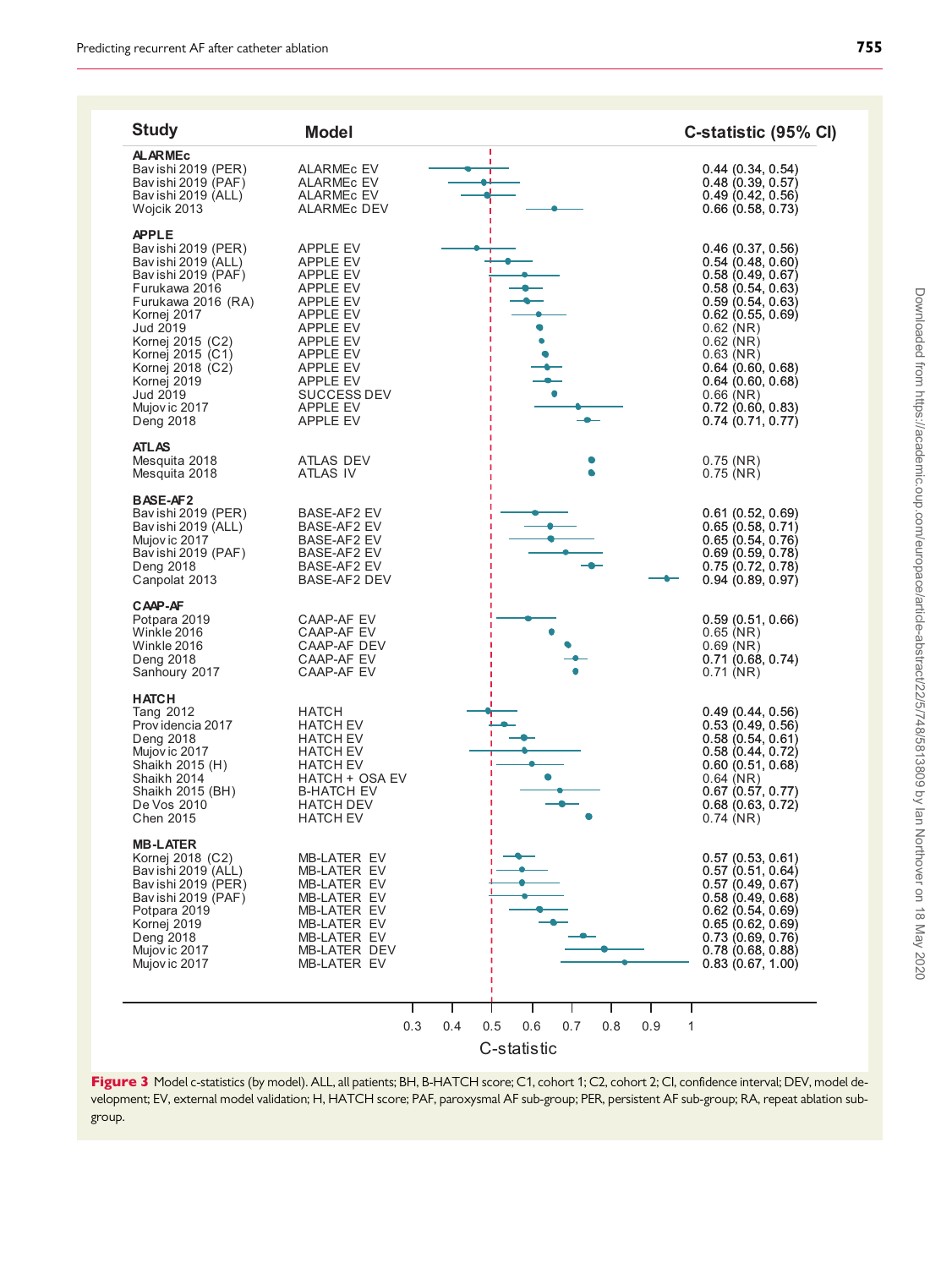<span id="page-9-0"></span>Recurrence rates varied between 8% and 59%. The studies reported a c-statistic between 0.59 and 0.71 suggesting weak to good discriminative ability (Figure [3](#page-8-0)). Sensitivity and specificity were reported in two studies: 64% and 68% (Sanhoury et  $al.^{56}$  $al.^{56}$  $al.^{56}$ ; threshold  $\geq$ 5, CI NR) and 57.9% (95% CI 49.0–66.4) and 57% (95% CI 46.3–67.7) (Potpara et al.<sup>64</sup>; threshold  $\geq$  6), respectively.

#### **HATCH**

This score was developed for the prediction of progression from paroxysmal to persistent AF in patients who had not undergone ablation (de Vos et al.<sup>[49](#page-13-0)</sup>). It has subsequently been applied in 12 studies to predict recurrence of AF in post-ablation cohorts. Included variables are age, heart failure, hypertension, chronic obstructive pulmonary disease, and stroke/transient ischaemic attack. Patients were undergoing first ablation in most studies; three studies<sup>37[,58,60](#page-13-0)</sup> had a proportion with repeat ablation. In two studies,  $61,62$  $61,62$  ablation was performed for atrial flutter rather than AF; however, the model was applied to predict post-ablation AF. One study $37$  used the score to predict very late recurrence (>12 months post-ablation). Shaikh e*t al*.<sup>[45](#page-12-0)</sup> applied a modified version of HATCH (with obstructive sleep apnoea added as var-iable), and Shaikh et al.<sup>[46](#page-12-0)</sup> evaluated both the HATCH score and a modified version (HATCH  $+$  BNP as added variable); neither study performed internal validation of the modified score.

Recurrence rates varied between 16% and 48%. Eight studies reported a c-statistic between 0.49 and 0.74 (Figure [3](#page-8-0)) indicating very poor to good discriminative ability. The remaining studies reported proportion of recurrence according to score and/or mean scores in those with and without recurrence ([Supplementary material online,](https://academic.oup.com/europace/article-lookup/doi/10.1093/europace/euaa041#supplementary-data) File S6). There was no clear trend towards increasing recurrence with higher scores. At a threshold  $\geq$ 2, the sensitivities and specificities were 25.0% and 92.4% (Miao et *a*l.<sup>68</sup>) and 51.8% and 84.7% (Chen et al.<sup>[61](#page-13-0)</sup>), respectively.

#### MB-LATER

This score was developed by Mujovic et al.<sup>[37](#page-12-0)</sup> for the prediction of very late recurrence (>12 months) and validated in a very small cohort ( $n = 39$ ). Another five studies<sup>55,64–67</sup> applied the score to postablation cohorts, with one study $65$  predicting very late recurrence. Included variables are sex, type of AF, LAD, early recurrence, and bundle branch block. Three studies included a proportion of repeat ablations.<sup>37,[64](#page-13-0),[67](#page-13-0)</sup>

Recurrence rates were between 15% and 64%. Five studies reported c-statistics (Figure [3](#page-8-0)) varying between 0.58 and 0.83 indicating very weak to very good discriminative ability. Little difference in c-statistic was reported between paroxysmal [0.58 (95% CI 0.49– 0.68)] and persistent AF [0.58 (95% 0.49-0.[67](#page-13-0))] populations.<sup>67</sup> Two studies reported sensitivity and specificity of 42.9% (95% CI 34.3– 51.7) and 74.2% (95% CI [64](#page-13-0).1–82.7) (Potpara et  $al.^{64}$  threshold  $\geq$  2) and 75% and 72.6% (Mujovic et  $al.$ <sup>[37](#page-12-0)</sup> threshold  $\geq$  2). No calibration measures were reported.

#### Other models

Two additional studies were identified that developed and externally validated a model in separate cohorts, the FER2CI score<sup>39</sup> [variables: sex, coupling interval of atrial premature contraction, and early recurrence] and a 'risk score<sup>38</sup> [variables: duration of persistent AF, eGFR, and presence of severe comorbidity]. Both studies were reported as a conference abstract only. Egami et al.<sup>[39](#page-12-0)</sup> aimed to predict very late recurrence. Jarman et al.<sup>[38](#page-12-0)</sup> included only patients with persistent AF. Recurrence rates were 21% in the development cohort in Egami et al.<sup>[39](#page-12-0)</sup> and not reported for the other cohorts. Both studies found an association between higher risk scores and recurrence but did not report model performance.

## Studies comparing models

Eight studies<sup>36,37,44,46,[55,64,66,67](#page-13-0)</sup> compared two or more risk scores in the same population. There was no consistency across studies in terms of which models were compared, and no model consistently showed better discrimination based on the c-statistic (Figure [4](#page-10-0)).

Four studies<sup>37,46,[64](#page-13-0),[66](#page-13-0)</sup> reported risk reclassification measures such as NRI or IDI, albeit without CIs, and/or undertook decision curve analysis ([Supplementary material online](https://academic.oup.com/europace/article-lookup/doi/10.1093/europace/euaa041#supplementary-data), File S6). Findings suggested that (i) adding BNP as a variable (to HATCH) may improve the model,<sup>[46](#page-12-0)</sup> (ii) MB-LATER may be able to better predict recurrence compared with APPLE, ALARMEc, BASE-AF<sub>2</sub>, and HATCH, $37$  (iii) MB-LATER, BASE-AF<sub>2</sub>, APPLE, and CAAP-AF showed similar clinical usefulness but are more useful than  $HATCH<sub>1</sub><sup>66</sup>$  and (iv) MB-LATER showed greater clinical usefulness compared with CAAP-AF.<sup>64</sup>

# **Discussion**

# Main findings

This systematic review found 33 studies developing and/or validating 13 models to predict AF recurrence after ablation. Model discriminatory ability based on the c-statistic was reported for around 60% of analyses and was highly variable—from very poor to very good. No model had consistently poor or good discriminatory ability across studies. Eight studies compared two or more models in the same population, again with no model showing consistently better discrimination compared with others.

Model calibration was only reported by two studies, and assessment of overall model performance therefore remains incomplete. While our systematic review suggests that clinical risk prediction of recurrent AF after ablation has potential, there is a need for robust evaluation of risk factors and development of risk scores.

The most common model variables were left atrial parameters, type of AF and age, and to a lesser extent sex and eGFR. All model variables can be measured before ablation and therefore models could be used pre-procedurally to predict the likelihood of recurrence. The exception are those models (MB-LATER, BASE-AF<sub>2</sub>, and FER2CI) including early recurrence (within 3 months after ablation) as a variable; these scores can hence only be used to predict late recurrence. Given the inconsistent and sometimes poor performance of the models to date, it is possible that incorporating other variables may improve model performance. There may be a role for biomarkers in assessing AF risk, including serum biomarkers such as  $BNP^{70,71}$  $BNP^{70,71}$  $BNP^{70,71}$  or fibroblast growth factor 23,<sup>70</sup> imaging of atrial function,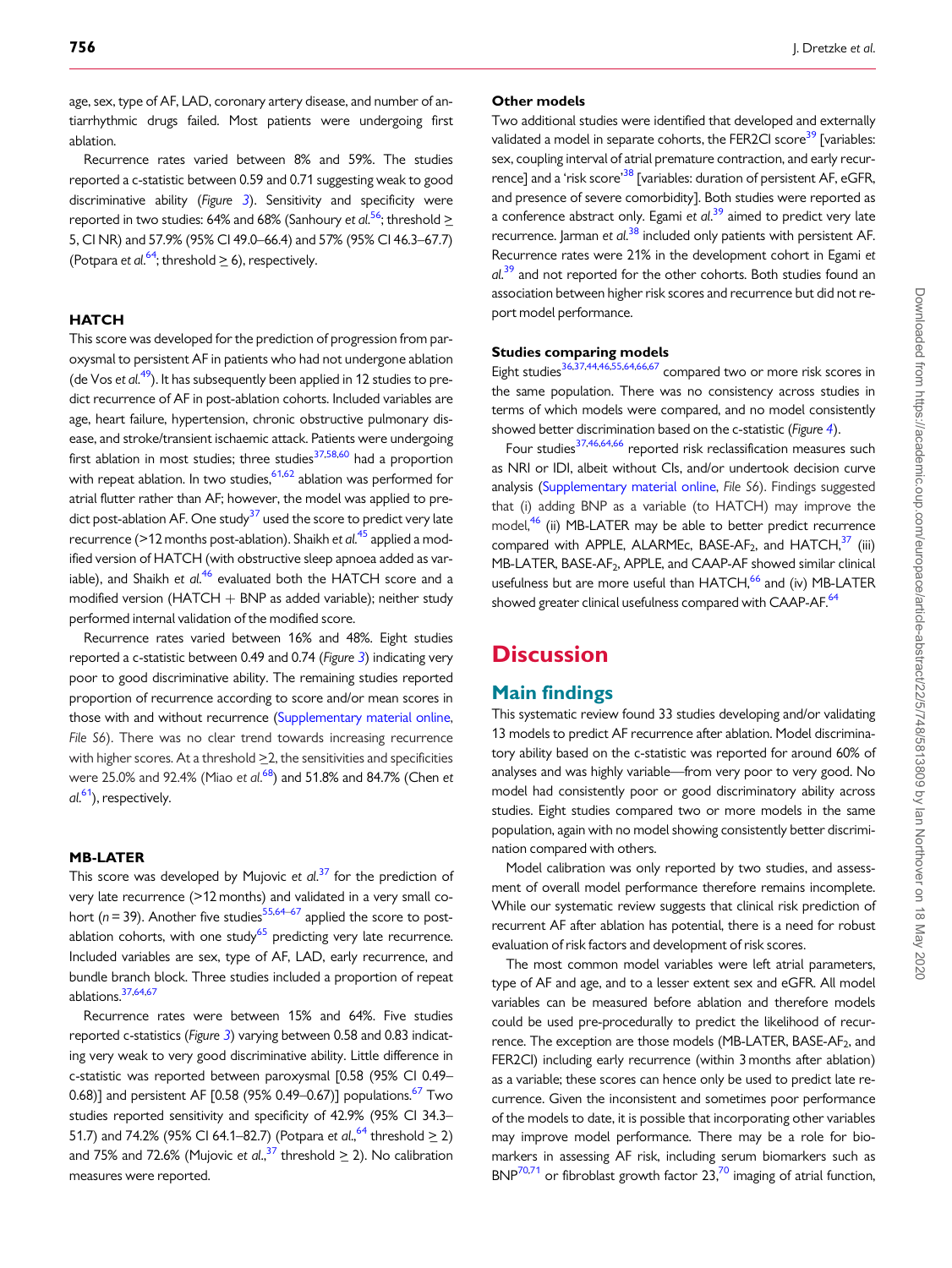<span id="page-10-0"></span>

| <b>Model</b>                                                                                                                                                                                                                                                        |                                                                            | C-statistic (95% CI)                                                                                                                                                                                                                         |
|---------------------------------------------------------------------------------------------------------------------------------------------------------------------------------------------------------------------------------------------------------------------|----------------------------------------------------------------------------|----------------------------------------------------------------------------------------------------------------------------------------------------------------------------------------------------------------------------------------------|
| Bavishi 2019<br>ALARMEC EV (PER)<br>APPLE EV (PER)<br>ALARMEC ÈV (PAF)<br>ALARMEC EV (ALL)<br>APPLE EV (ALL)<br>MB-LATER EV (ALL)<br>MB-LATER EV (PER)<br>APPLE EV (PAF)<br><b>MB-LATER EV (PAF)</b><br>BASE-AF2 EV (PER)<br>BASE-AF2 EV (ALL)<br>BASE-AF2 EV (PAF) | П<br>ı<br>ı                                                                | 0.44(0.34, 0.54)<br>0.46(0.37, 0.56)<br>0.48(0.39, 0.57)<br>0.49(0.42, 0.56)<br>0.54(0.48, 0.60)<br>0.57(0.51, 0.64)<br>0.57(0.49, 0.67)<br>0.58(0.49, 0.67)<br>0.58(0.49, 0.68)<br>0.61(0.52, 0.69)<br>0.65(0.58, 0.71)<br>0.69(0.59, 0.78) |
| <b>Deng 2018</b><br>HATCH EV<br>CAAP-AF EV<br><b>MB-LATER EV</b><br>APPLE EV<br>BASE-AF2 EV                                                                                                                                                                         |                                                                            | 0.58(0.54, 0.61)<br>0.71(0.68, 0.74)<br>0.73(0.69, 0.76)<br>0.74(0.71, 0.77)<br>0.75(0.72, 0.78)                                                                                                                                             |
| <b>Jud 2019</b><br><b>APPLE EV</b><br>SUCCESS DEV                                                                                                                                                                                                                   |                                                                            | $0.62$ (NR)<br>$0.66$ (NR)                                                                                                                                                                                                                   |
| Kornej 2018<br>MB-LATER EV (C2)<br>APPLE EV (C2)                                                                                                                                                                                                                    |                                                                            | 0.57(0.53, 0.61)<br>0.64(0.60, 0.68)                                                                                                                                                                                                         |
| Kornej 2019<br>APPLE EV<br>MB-LATER EV                                                                                                                                                                                                                              |                                                                            | 0.64(0.60, 0.68)<br>0.65(0.62, 0.69)                                                                                                                                                                                                         |
| Mujovic 2017<br><b>HATCH EV</b><br>BASE-AF2 EV<br>APPLE EV<br><b>MB-LATER DEV</b><br><b>MB-LATER EV</b>                                                                                                                                                             | П                                                                          | 0.58(0.44, 0.72)<br>0.65(0.54, 0.76)<br>0.72(0.60, 0.83)<br>0.78(0.68, 0.88)<br>0.83(0.67, 1.00)                                                                                                                                             |
| Potpara 2019<br>CAAP-AF EV<br><b>MB-LATER EV</b>                                                                                                                                                                                                                    | П                                                                          | 0.59(0.51, 0.66)<br>0.62(0.54, 0.69)                                                                                                                                                                                                         |
| Shaikh 2015<br>HATCH EV<br><b>B-HATCH EV</b>                                                                                                                                                                                                                        | ı                                                                          | 0.60(0.51, 0.68)<br>0.67(0.57, 0.77)                                                                                                                                                                                                         |
| L<br>0.3                                                                                                                                                                                                                                                            | $\mathbf{I}$<br>L<br>0.4<br>0.5<br>0.6<br>0.7<br>0.8<br>0.9<br>C-statistic | 1                                                                                                                                                                                                                                            |

Figure 4 Model c-statistics (by study). ALL, all patients; C1, cohort 1; C2, cohort 2; CI, confidence interval; DEV, model development; EV, external model validation; PAF, paroxysmal AF sub-group; PER, persistent AF sub-group.

ECG-based parameters, and genetic factors.<sup>[19](#page-12-0)</sup> Some as yet unvalidated models [\(Supplementary material online](https://academic.oup.com/europace/article-lookup/doi/10.1093/europace/euaa041#supplementary-data), File S3) include additional variables. A large ongoing study from South Korea (NCT02138695) plans to develop a simulation model to predict recurrence based on clinical, electrophysiological, anatomical, imaging, and serological characteristics. Clearly, these efforts would benefit from robust evaluation of clinical candidate predictors for recurrent AF after ablation.

# Issues identified

A major risk of bias is that none of the development studies performed internal validation, which may result in overly optimistic and/

or biased model performance estimates. This is reflected in Figure [3](#page-8-0), which shows that c-statistics reported for development studies are often higher than those of validation studies. Overestimation of model performance is more likely to occur when the number of events per candidate predictor is low, model variables are dichotomized based on study data, variables are selected by univariate analyses and weights are incorrectly assigned to predictors. These were all commonly encountered issues. Whilst external validation studies mostly applied the models as originally developed and thus met this quality criterion, this does not mitigate the fact that models were often poorly developed in the first place. Furthermore, around half of studies undertaking external validation did not have a sufficiently large event rate to minimize bias in effect estimates. Risk of bias assessment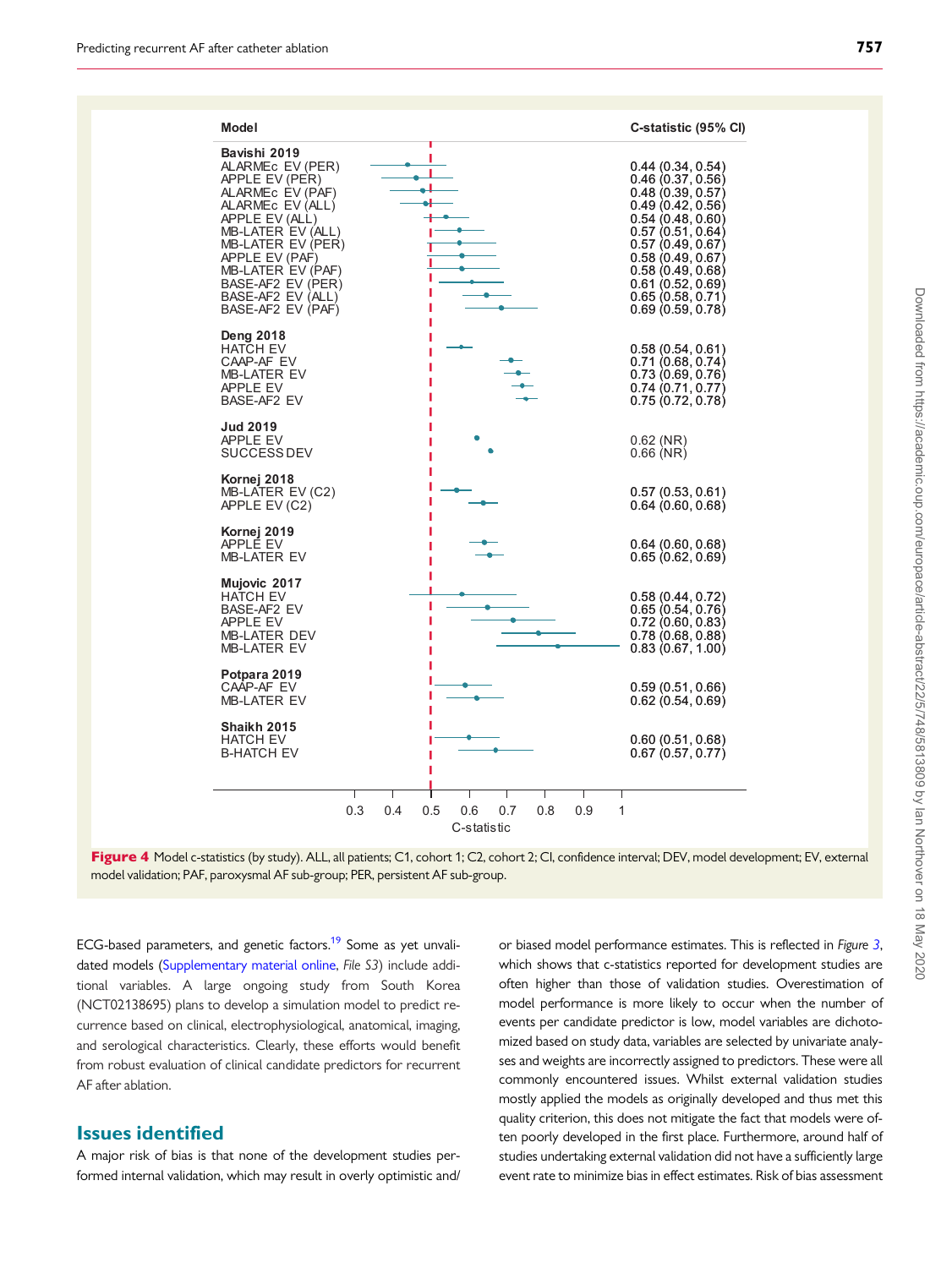<span id="page-11-0"></span>was hampered by poor reporting, especially on completeness and handling of missing data, as well as predictor assessment. Poor reporting was not limited to conference abstracts but also seen across full-text studies; this is a recognized issue in prognostic research, despite the existence of reporting guidelines.<sup>72</sup> For comparisons of models, we note that interpretation of both the NRI and the IDI are considered problematic in terms of magnitude and clinical applicability and thus any inferences regarding superior model perfor-mance should be regarded as uncertain.<sup>[73](#page-13-0)</sup>

In addition to risk of bias, we also considered the GRADE criteria of imprecision, inconsistency, indirectness, and publication bias. There were concerns regarding indirectness as some models were not applied in the population they were developed in, or for the purpose they were developed for. So for example, HATCH was developed to predict progression to persistent AF but is commonly used to predict AF recurrence after ablation. MB-LATER was developed to predict very late recurrence (>12 months post-ablation) but has been applied in studies to predict recurrence after 3 months. In terms of precision, CIs around c-statistics were often wide, and many encompassed values that spanned weak to good model performance; seven (33%) studies reporting a c-statistic did not report a CI. Heterogeneity could not be quantified since we did not perform a meta-analysis, but inconsistency in discriminatory ability is evident within groups of studies for individual models. Variability may stem from differences in populations, ablation procedure, length of followup, and intensity of outcome ascertainment. Publication bias was not assessed as no meta-analysis was performed; it is however known to be an issue in prognosis research. $74$ 

# Strengths of review and future directions

This systematic review used sensitive search strategies and identified more studies than reported in previous reviews. To the best of our knowledge, it is also the first systematic review in this area to conduct detailed risk of bias assessment using PROBAST. Whilst heterogeneity precluded meta-analysis, results have been presented where possible in forest plots. Screening of all references was performed by only one reviewer due to the large number of references retrieved; the potential for missed studies was mitigated by reference checking of relevant reviews and primary studies, searching in conference abstract databases and screening of a sub-set of references by more than one reviewer.

Impact studies quantify the effect of using a model on decisionmaking and patient outcome. No studies were identified that looked at the impact of using risk categories based on model scores to influence clinical practice. Given the performance of the models to date, an impact study would likely be premature. Equally, a focus on developing ever more models may not be helpful unless these are more rigorously developed or validated. Future research could focus on revalidating existing models using more methodologically sound approaches particularly with regard to internal validation, variable selection and weighting, assessment of model calibration, and reporting of methods used. Future model development and validation studies may also want to consider pre-specifying sub-groups, e.g. patients with persistent and paroxysmal AF, or first or repeat ablation. Prospective measurement of model variables and outcomes would ensure that patients are not selected based on availability of variable or outcome data, whilst continuous assessment of outcome using implanted devices would be more effective for detecting the

outcome. It is recognized that AF is caused by different mechanisms which are currently not targeted by treatment strategies.<sup>75,76</sup> Research is ongoing to identify clinical markers related to potential causal mechanisms and to integrate these into prediction models; this may ultimately allow development of more tailored approaches to prevention and therapy.<sup>[76](#page-13-0)</sup> Future research on model development and validation will likely need to consider differences in underlying causal mechanisms to ensure that models are an appropriate fit to different patient groups.

# **Conclusions**

Whilst our systematic review suggests that clinical risk prediction of recurrent AF after ablation has potential, there is a need for robust evaluation of risk factors and further development of risk scores to achieve clinical utility.

# Supplementary material

[Supplementary material](https://academic.oup.com/europace/article-lookup/doi/10.1093/europace/euaa041#supplementary-data) is available at Europace online.

# Acknowledgements

The authors thank Dr Boliang Guo (University of Nottingham) for translating a Chinese paper.

# Funding

This work was partially supported by European Union [grant agreement no. 633196 (CATCH ME) to P.K. and L.F.], European Union BigData@Heart (grant agreement EU IMI 116074), British Heart Foundation (FS/13/43/30324 to P.K. and L.F.; PG/17/30/32961 to P.K.; AA/18/2/34218 to P.K. and L.F.), German Centre for Cardiovascular Research supported by the German Ministry of Education and Research (DZHK, via a grant to AFNET to P.K.), and Leducq Foundation to P.K. D.K. is funded by a UK National Institute for Health Research (NIHR) Career Development Fellowship (CDF-2015-08-074). Y.T. is funded by an NIHR Postdoctoral Fellowship (PDF-2017-10-059). J.J.D. is an NIHR Senior Investigator Emeritus. Both Y.T. and J.J.D. are supported by the NIHR Birmingham Biomedical Research Centre. The views expressed are those of the authors and not necessarily those of the NIHR or the Department of Health and Social Care.

Conflict of interest: P.K. has received research support from several drug and device companies active in atrial fibrillation and has received honoraria from several such companies in the past. L.F. and P.K. are listed as inventors on two patents held by University of Birmingham (Atrial Fibrillation Therapy WO 2015140571, Markers for Atrial Fibrillation WO 2016012783). L.F. has received institutional research grants from governmental and charity funding agencies (EU, DFG, MRC, and BHF). L.F. has received institutional research grants from industry in the past (Gilead). D.K. has received research support, grants and speaker fees on atrial fibrillation from the National Institute for Health Research, the British Heart Foundation, the EU Innovative Medicines Initiative, Bayer, Servier, Bioserenity, Menarini, and Atricure. All other authors have declared no conflict of interest.

# **References**

[1.](#page-1-0) Chugh SS, Havmoeller R, Narayanan K, Singh D, Rienstra M, Benjamin EJ et al. Worldwide epidemiology of atrial fibrillation: a Global Burden of Disease 2010 Study. Circulation 2014;129:837–47.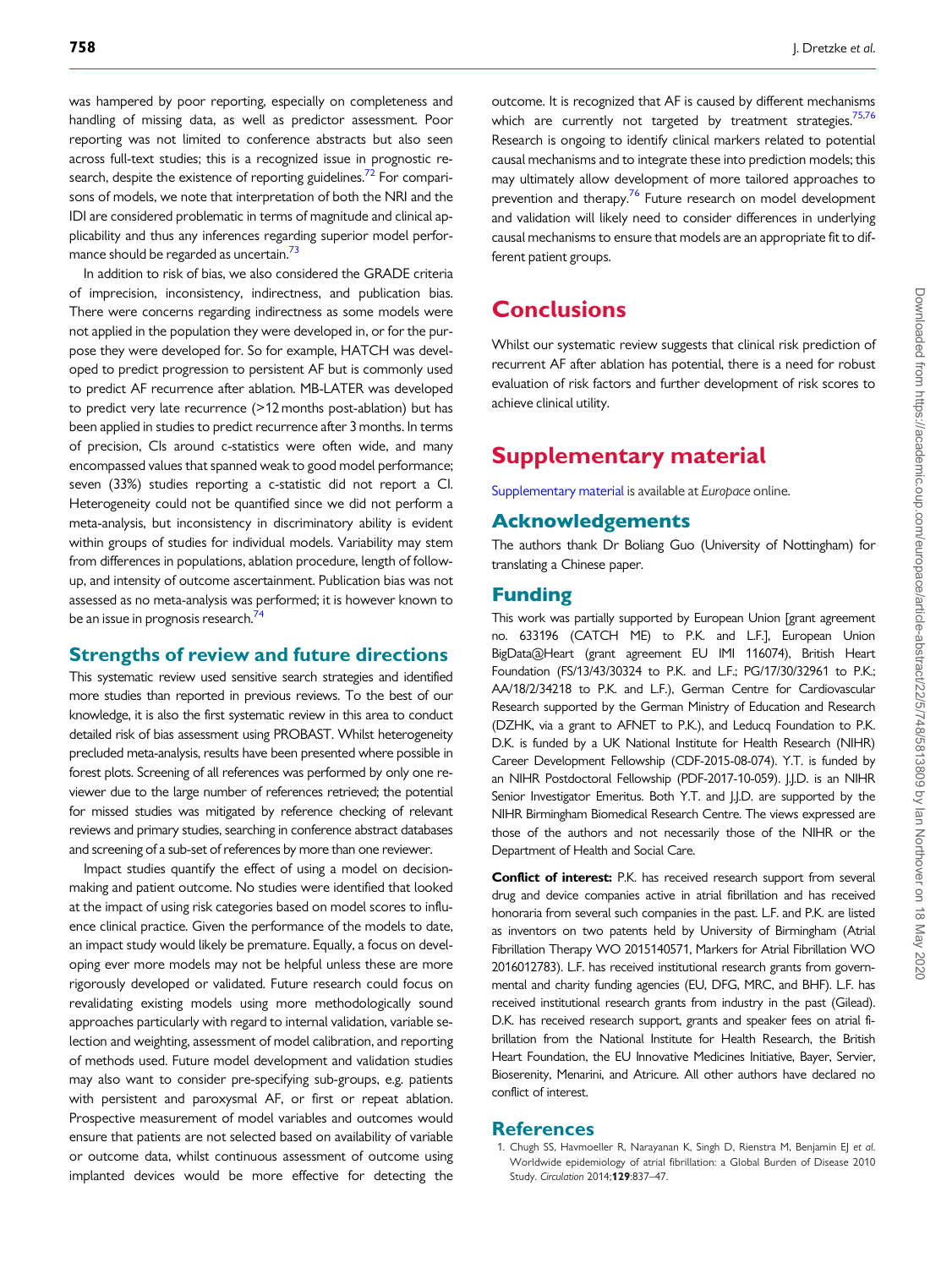- <span id="page-12-0"></span>[2.](#page-1-0) Lane DA, Skjoth F, Lip GYH, Larsen TB, Kotecha D. Temporal trends in incidence, prevalence, and mortality of atrial fibrillation in primary care. J Am Heart Assoc 2017;6:e005155.
- [3.](#page-1-0) Morillo CA, Banerjee A, Perel P, Wood D, Jouven X. Atrial fibrillation: the current epidemic. J Geriatr Cardiol 2017;14:195-203.
- [4.](#page-1-0) Sankaranarayanan R, Kirkwood G, Visweswariah R, Fox DJ. How does chronic atrial fibrillation influence mortality in the modern treatment era? Curr Cardiol Rev 2015;11:190–8.
- [5.](#page-1-0) Kirchhof P, Benussi S, Kotecha D, Ahlsson A, Atar D, Casadei B et al. 2016 ESC Guidelines for the management of atrial fibrillation developed in collaboration with EACTS. Europace 2016;18:1609–78
- [6.](#page-1-0) Kotecha D, Lam CS, Van Veldhuisen DJ, Van Gelder IC, Voors AA, Rienstra M. Heart failure with preserved ejection fraction and atrial fibrillation: vicious twins. J Am Coll Cardiol 2016;68:2217–28.
- [7.](#page-1-0) Kotecha D, Piccini JP. Atrial fibrillation in heart failure: what should we do? Eur Heart J 2015;36:3250–7.
- [8.](#page-1-0) Kirchhof P, Breithardt G, Bax J, Benninger G, Blomstrom-Lundqvist C, Boriani G et al. A roadmap to improve the quality of atrial fibrillation management: proceedings from the fifth Atrial Fibrillation Network/European Heart Rhythm Association consensus conference. Europace 2016;18:37–50.
- [9.](#page-1-0) Kotecha D, Breithardt G, Camm AJ, Lip GYH, Schotten U, Ahlsson A et al. Integrating new approaches to atrial fibrillation management: the 6th AFNET/ EHRA Consensus Conference. Europace 2018;20:395–407.
- [10.](#page-1-0) Kirchhof P, Andresen D, Bosch R, Borggrefe M, Meinertz T, Parade U et al. Short-term versus long-term antiarrhythmic drug treatment after cardioversion of atrial fibrillation (Flec-SL): a prospective, randomised, open-label, blinded endpoint assessment trial. Lancet 2012;380:238-46.
- [11.](#page-1-0) Singh BN, Singh SN, Reda DJ, Tang XC, Lopez B, Harris CL et al. Amiodarone versus sotalol for atrial fibrillation. N Engl J Med 2005;352:1861-72.
- [12.](#page-2-0) Cosedis Nielsen J, Johannessen A, Raatikainen P, Hindricks G, Walfridsson H, Kongstad O et al. Radiofrequency ablation as initial therapy in paroxysmal atrial fibrillation. N Engl J Med 2012;367:1587-95.
- [13.](#page-2-0) Packer DL, Mark DB, Robb RA, Monahan KH, Bahnson TD, Poole JE et al.; CABANA Investigators. Effect of catheter ablation vs antiarrhythmic drug therapy on mortality, stroke, bleeding, and cardiac arrest among patients with atrial fibrillation: the CABANA randomized clinical trial. JAMA 2019;321:1261-74.
- [14.](#page-2-0) Darby AE. Recurrent atrial fibrillation after catheter ablation: considerations for repeat ablation and strategies to optimize success. J Atr Fibrillation 2016;9:1427.
- [15.](#page-2-0) Sultan A, Luker J, Andresen D, Kuck KH, Hoffmann E, Brachmann J et al. Predictors of atrial fibrillation recurrence after catheter ablation: data from the German Ablation Registry. Sci Rep 2017;7:16678.
- [16.](#page-2-0) Blomstrom-Lundqvist C, Gizurarson S, Schwieler J, Jensen SM, Bergfeldt L, Kenneback G et al. Effect of catheter ablation vs antiarrhythmic medication on quality of life in patients with atrial fibrillation: the CAPTAF randomized clinical trial. JAMA 2019;321:1059-68.
- [17.](#page-2-0) Mark DB, Anstrom KJ, Sheng S, Piccini JP, Baloch KN, Monahan KH et al.; CABANA Investigators. Effect of catheter ablation vs medical therapy on quality of life among patients with atrial fibrillation: the CABANA randomized clinical trial. IAMA 2019:321:1275-85.
- [18.](#page-2-0) Willems S, Meyer C, de Bono J, Brandes A, Eckardt L, Elvan A et al. Cabins, castles and constant hearts: rhythm control therapy in patients with atrial fibrillation. Eur Heart J 2019;40:3793–9.
- [19.](#page-2-0) Kirchhof P, Lip GY, Van Gelder IC, Bax J, Hylek E, Kaab S et al. Comprehensive risk reduction in patients with atrial fibrillation: emerging diagnostic and therapeutic options—a report from the 3rd Atrial Fibrillation Competence NETwork/ European Heart Rhythm Association consensus conference. Europace 2012;14: 8–27.
- [20.](#page-2-0) Brandes A, Smit MD, Nguyen BO, Rienstra M, Van Gelder IC. Risk factor management in atrial fibrillation. Arrhythm Electrophysiol Rev 2018;7:118–27.
- [21.](#page-2-0) Balk EM, Garlitski AC, Alsheikh-Ali AA, Terasawa T, Chung M, Ip S. Predictors of atrial fibrillation recurrence after radiofrequency catheter ablation: a systematic review. J Cardiovasc Electrophysiol 2010;21:1208–16.
- [22.](#page-2-0) Lizewska-Springer A, Dabrowska-Kugacka A, Lewicka E, Drelich L, Krolak T, Raczak G. Echocardiographic predictors of atrial fibrillation recurrence after catheter ablation: a literature review. Cardiol J 2018;doi:10.5603/CJ.a2018.0067.
- [23.](#page-2-0) Deng H, Bai Y, Shantsila A, Fauchier L, Potpara TS, Lip G. Clinical scores for outcomes of rhythm control or arrhythmia progression in patients with atrial fibrillation: a systematic review. Clin Res Cardiol 2017;106:813–23.
- [24.](#page-2-0) Kosich F, Schumacher K, Potpara T, Lip GY, Hindricks G, Kornej J. Clinical scores used for the prediction of negative events in patients undergoing catheter ablation for atrial fibrillation. Clin Cardiol 2019;42:320–9.
- [25.](#page-2-0) Dretzke J, Chuchu N, Chua W, Fabritz L, Bayliss S, Kotecha D et al. Prognostic models for predicting incident or recurrent atrial fibrillation: protocol for a systematic review. Syst Rev 2019;8:221.
- [26](#page-2-0). Steyerberg EW, Moons KG, van der Windt DA, Hayden JA, Perel P, Schroter S et al.; PROGRESS Group. Prognosis Research Strategy (PROGRESS) 3: prognostic model research. PLoS Med 2013;10:e1001381.
- [27](#page-2-0). Debray TP, Damen JA, Snell KI, Ensor J, Hooft L, Reitsma JB et al. A guide to systematic review and meta-analysis of prediction model performance. BMJ 2017; 356:i6460.
- [28](#page-2-0). Geersing GJ, Bouwmeester W, Zuithoff P, Spijker R, Leeflang M, Moons KG. Search filters for finding prognostic and diagnostic prediction studies in Medline to enhance systematic reviews. PLoS One 2012;7:e32844.
- [29](#page-2-0). Moons KG, de Groot JA, Bouwmeester W, Vergouwe Y, Mallett S, Altman DG et al. Critical appraisal and data extraction for systematic reviews of prediction modelling studies: the CHARMS checklist. PLoS Med 2014;11:e1001744.
- [30](#page-3-0). Wolff RF, Riley RD, Whiting PF, Westwood M, Collins GS, Reitsma JB et al.; PROBAST Group. PROBAST: a tool to assess the risk of bias and applicability of prediction model studies. Ann Intern Med 2019;170:51–8.
- [31](#page-3-0). Kirchhof P, Auricchio A, Bax J, Crijns H, Camm J, Diener HC et al. Outcome parameters for trials in atrial fibrillation: executive summary: recommendations from a consensus conference organized by the German Atrial Fibrillation Competence NETwork (AFNET) and the European Heart Rhythm Association (EHRA). Eur Heart | 2007;28:2803-17.
- [32](#page-3-0). D'Agostino RB Sr, Pencina MJ, Massaro JM, Coady S. Cardiovascular disease risk assessment: insights from Framingham. Glob Heart 2013;8:11–23.
- [33](#page-3-0). Goldet G, Howick J. Understanding GRADE: an introduction. J Evid Based Med 2013;6:50–4.
- [34](#page-3-0). Liberati A, Altman DG, Tetzlaff J, Mulrow C, Gotzsche PC, Ioannidis JP et al. The PRISMA statement for reporting systematic reviews and meta-analyses of studies that evaluate health care interventions: explanation and elaboration. | Clin Epidemiol 2009;62:e1–34.
- 35. Kornej J, Hindricks G, Shoemaker MB, Husser D, Arya A, Sommer P et al. The APPLE score: a novel and simple score for the prediction of rhythm outcomes after catheter ablation of atrial fibrillation. Clin Res Cardiol 2015;104: 871–6.
- [36](#page-3-0). Kornej J, Schumacher K, Dinov B, Kosich F, Sommer P, Arya A et al. Prediction of electro-anatomical substrate and arrhythmia recurrences using APPLE, DR-FLASH and MB-LATER scores in patients with atrial fibrillation undergoing catheter ablation. Sci Rep 2018:8:12686.
- [37](#page-3-0). Kirchhof P, Auricchio A, Bax J, Crijns H, Camm J, Diener H-C et al. Outcome parameters for trials in atrial fibrillation: Recommendations from a consensus conference organized by the German Atrial Fibrillation Competence NETwork and the European Heart Rhythm Association. Europace 2007;9:1006–23.
- [38](#page-3-0). Jarman JWE, Patel PJ, Lysitsas DN, Kontogeorgis A, Richardson JA, Wong T et al. Intelligent patient selection for persistent atrial fibrillation ablation. *J Interv Card* Electrophysiol 2012;33:261–383. 11-2 Abstract 26–12.
- [39](#page-9-0). Egami Y. Novel score for prediction of late recurrence in the patients without recurrence > 12 months after catheter ablation of atrial fibrillation. Circulation 2017;136(Suppl 1):A17592.
- [40](#page-3-0). Winkle RA, Jarman JW, Mead RH, Engel G, Kong MH, Fleming W et al. Predicting atrial fibrillation ablation outcome: the CAAP-AF score. Heart Rhythm 2016;13:2119–25.
- [41](#page-3-0). Kosiuk J, Dinov B, Kornej J, Acou WJ, Schonbauer R, Fiedler L et al. Prospective, multicenter validation of a clinical risk score for left atrial arrhythmogenic substrate based on voltage analysis: DR-FLASH score. Heart Rhythm 2015;12: 2207–12.
- [42](#page-3-0). Berkowitsch A, Kuniss M, Greiss H, Wojcik M, Zaltsberg S, Lehinant S et al. Impact of impaired renal function and metabolic syndrome on the recurrence of atrial fibrillation after catheter ablation: a long term follow-up. Pacing Clin Electrophysiol 2012;35:532–43.
- [43](#page-3-0). Wojcik M, Berkowitsch A, Greiss H, Zaltsberg S, Pajitnev D, Deubner N et al. Repeated catheter ablation of atrial fibrillation: how to predict outcome? Circ | 2013;77:2271–9.
- [44](#page-3-0). Jud FN, Obeid S, Duru F, Haegeli LM. A novel score in the prediction of rhythm outcome after ablation of atrial fibrillation: the SUCCESS score. Anatol J Cardiol 2019;21:142–9.
- [45](#page-9-0). Shaikh AY, Maan A, Esa N, Kinno M, Floyd KC, Rosenthal LS et al. Modified hatch score predicts 6-month recurrence of atrial fibrillation after pulmonary vein isolation: data from the University of Massachusetts Atrial Fibrillation Registry. Cardiology 2014;128(Suppl 1):1–527; A165.
- [46](#page-3-0). Shaikh AY, Esa N, Martin-Doyle W, Kinno M, Nieto I, Floyd KC et al. Addition of B-type natriuretic peptide to existing clinical risk scores enhances identification of patients at risk for atrial fibrillation recurrence after pulmonary vein isolation. Crit Path Cardiol 2015;14:157–65.
- [47](#page-3-0). Mesquita J, Ferreira AM, Cavaco D, Moscoso Costa F, Carmo P, Marques H et al. Development and validation of a risk score for predicting atrial fibrillation recurrence after a first catheter ablation procedure—ATLAS score. Europace 2018;20:f428–35.